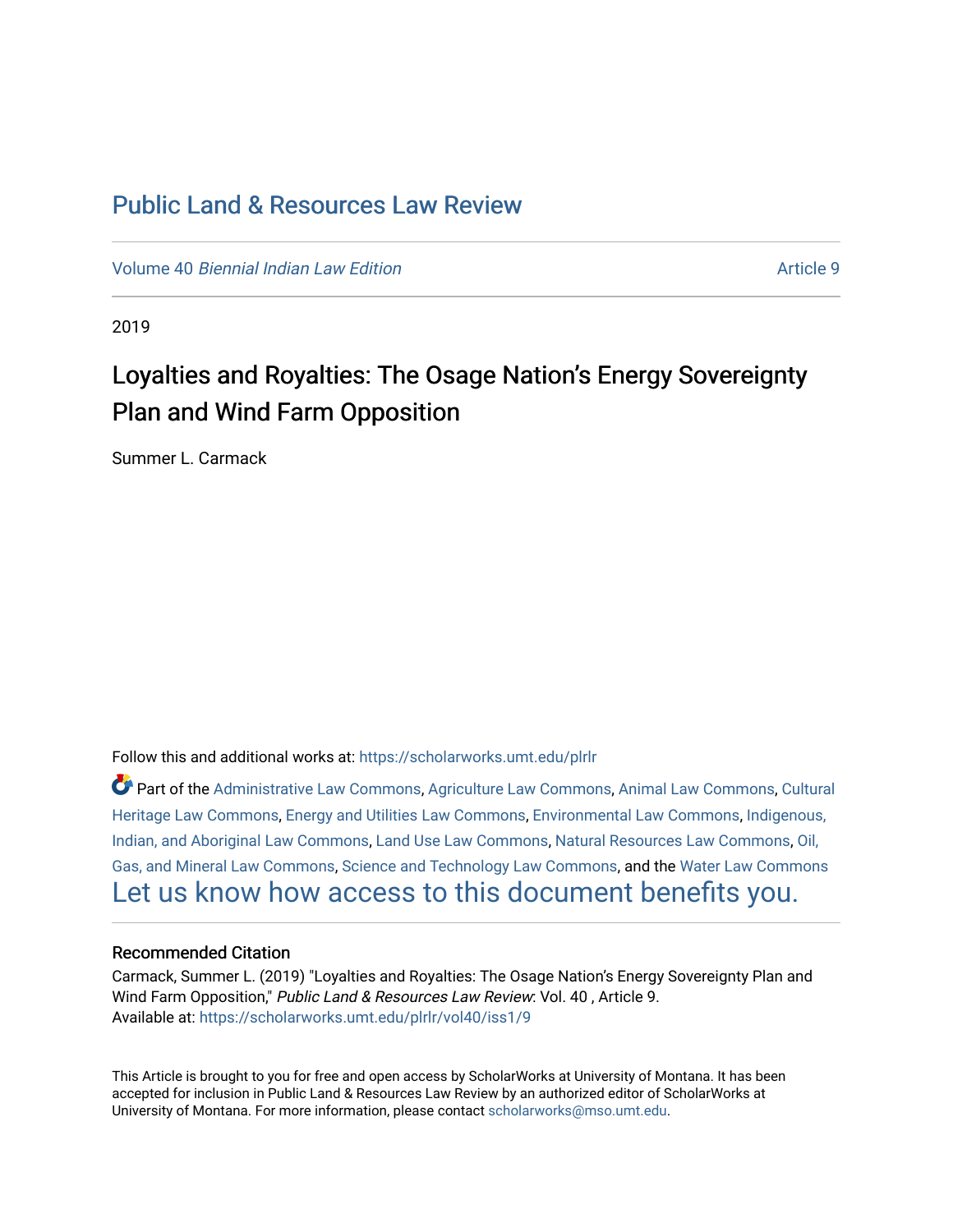# **Loyalties and Royalties: The Osage Nation's Energy Sovereignty Plan and Wind Farm Opposition**

# **Summer L. Carmack**

| L                                                                                                                                     |  |
|---------------------------------------------------------------------------------------------------------------------------------------|--|
| THE RICHEST PEOPLE IN THE WORLD: THE HISTORY OF THE OSAGE<br>H.                                                                       |  |
| Discovery of Oil and Severance of the Estate: Osage Allotment<br>А.<br>Mismanagement and Poor Accounting Practices of BIA151<br>В.    |  |
| III. WIND FARM OPPOSITION: OSAGE NATION'S ASSERTION OF<br>SOVEREIGNTY AND PROTECTION OF INTERESTS154                                  |  |
| Religious, Economic, and Health Concerns and the Osage<br>A.<br>Protecting Oil and Gas Interests: Osage Nation Wind Farm<br><b>B.</b> |  |
|                                                                                                                                       |  |
| 1.                                                                                                                                    |  |
| 2.<br>Moving Forward: Petition for Certiorari165<br>3.                                                                                |  |
| IMPORTANCE OF TRIBAL CONSULTATION AND ENERGY<br>IV.                                                                                   |  |
|                                                                                                                                       |  |
| V.                                                                                                                                    |  |

l

<sup>\*</sup> Candidate for J.D. 2019, Alexander Blewett III School of Law at the University of Montana. The author extends thanks to Professors Monte Mills and Samuel Panarella for their advice and critique on this article.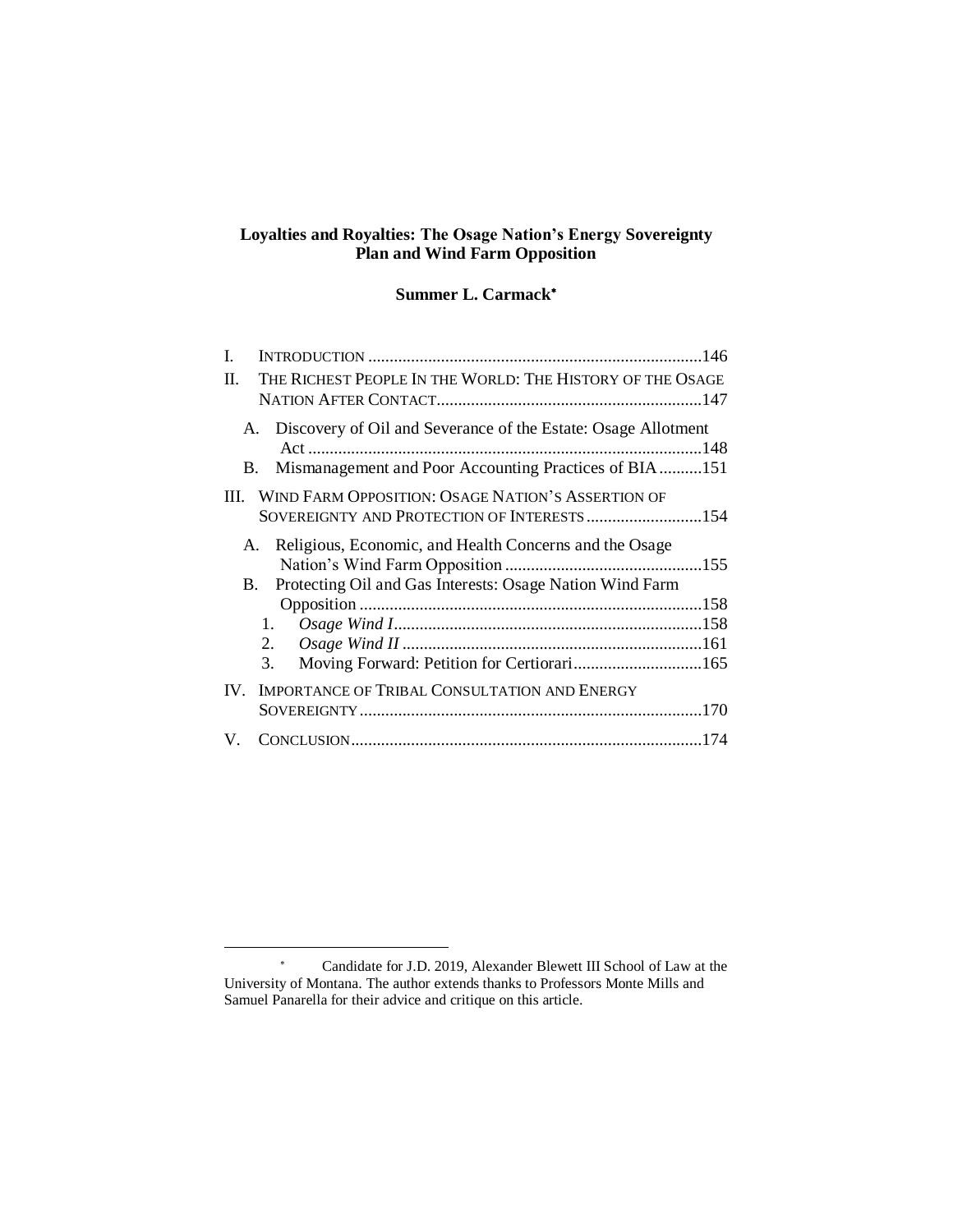#### I. INTRODUCTION

In 2017, after years of opposition to a wind farm development on lands within the Osage Nation's reservation in present-day northeastern Oklahoma, the Osage Minerals Council ("OMC" or "Council") prevailed over its opponent in a decision issued by the United States Court of Appeals for the Tenth Circuit in *United States v. Osage Wind, LLC*. <sup>1</sup> The respondents in that case, the single-purpose limited liability company, Osage Wind, LLC ("Osage Wind"), subsequently filed a petition for certiorari to the United States Supreme Court, asking the Court to review certain jurisdictional and canonical questions raised by the Tenth Circuit's decision. An amicus brief was later filed in the petition's docket by the Solicitor General,<sup>2</sup> who is often called upon in questions of Indian law to provide the federal government's expertise and opinion on the matter at hand.<sup>3</sup> The Supreme Court denied Osage Wind's petition on January 7, 2019.

Although the Court ultimately chose to deny Osage Wind's petition, it nevertheless seems prudent to conduct an analysis of the Osage Nation's history of oil and gas development, and OMC's resistance to any alternative energy development that could threaten its oil and gas assets. Ultimately, this paper seeks to inform renewable energy companies about the importance of understanding the trust relationship between the federal government and Indian nations, to address Indian nations' concerns over renewable energy development projects through consultation, and to help provide an understanding of what energy sovereignty can mean for Indian nations and their economies. Often, energy sovereignty involves Indian nations making their own decisions about which resources they use to promote economic development.

<sup>1.</sup> 871 F.3d 1078 (10th Cir. 2017), *petition for cert. filed* (March 7, 2018).

<sup>2.</sup> Brief for the United States as Amicus Curiae, Osage Wind, LLC v. Osage Minerals Council, [https://www.supremecourt.gov/DocketPDF/17/17-](https://www.supremecourt.gov/DocketPDF/17/17-1237/74102/20181204150140415_17-1237%20Osage%20Wind%20AC%20Pet.pdf) [1237/74102/20181204150140415\\_17-1237 Osage Wind AC Pet.pdf](https://www.supremecourt.gov/DocketPDF/17/17-1237/74102/20181204150140415_17-1237%20Osage%20Wind%20AC%20Pet.pdf) (U.S. Dec. 4, 2018) (No. 17-1237).

<sup>3.</sup> *Calls for the Views of the Solicitor General: An Obscure but Important Part of Supreme Court Practice*, AMERICAN BAR ASSOCIATION, [https://www.americanbar.org/groups/environment\\_energy\\_resources/publications/tre](https://www.americanbar.org/groups/environment_energy_resources/publications/trends/2016-2017/july-august-2017/calls-for-the-views-of-the-solicitor-general/) [nds/2016-2017/july-august-2017/calls-for-the-views-of-the-solicitor-general/](https://www.americanbar.org/groups/environment_energy_resources/publications/trends/2016-2017/july-august-2017/calls-for-the-views-of-the-solicitor-general/) (Aug. 25, 2017).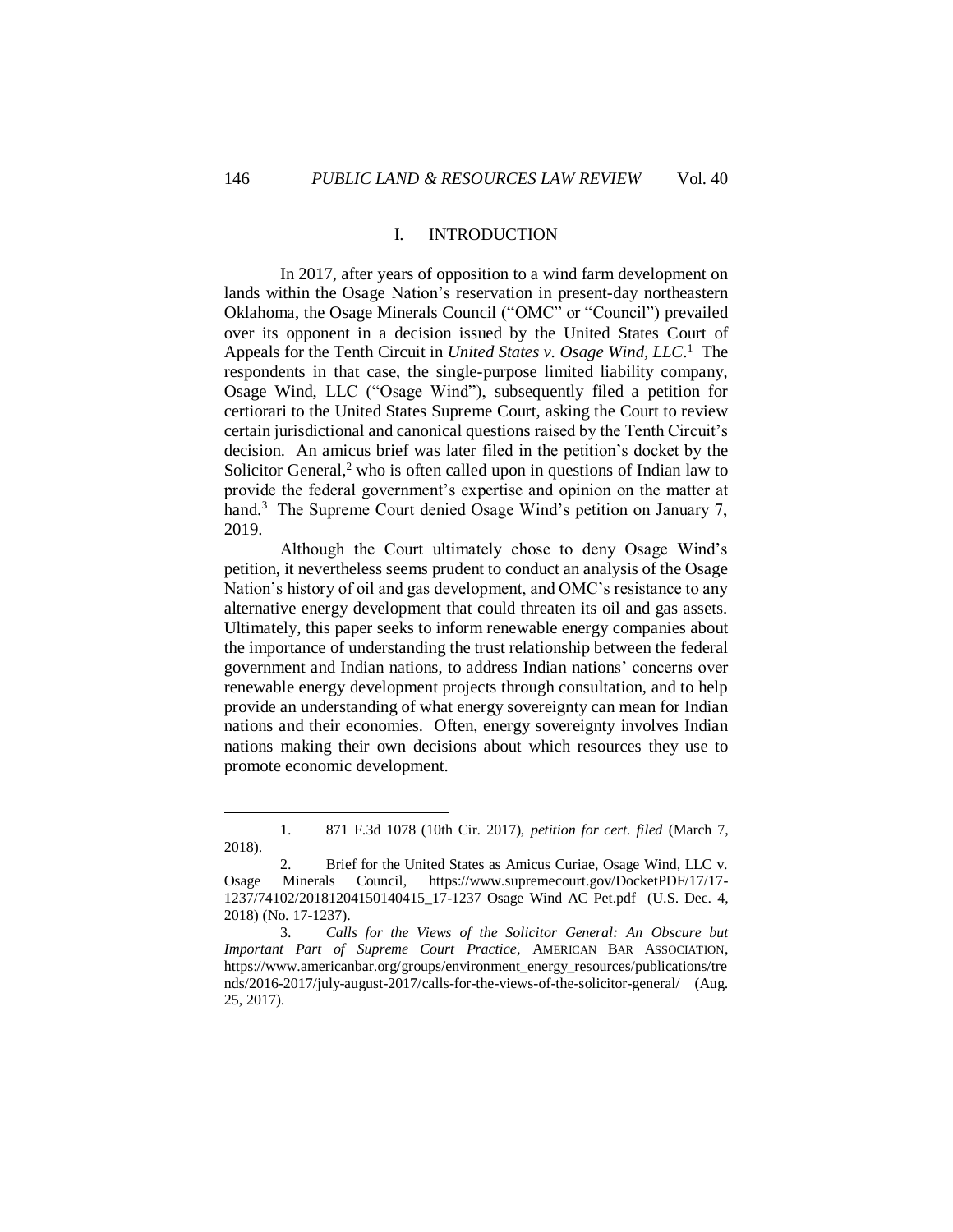Part II provides necessary background information about the history of the Osage Nation after contact and briefly chronicles events leading up to and following the discovery of oil under its reservation lands. This historical context, including a brief examination of mismanagement and poor accounting practices on the part of the Bureau of Indian Affairs ("BIA"), gives insight into OMC's opposition to recent renewable energy development within its reservation boundaries. The Osage Nation's vast mineral estate, the funds it generates for individuals with oil and gas interests, and the United States' trust responsibility to protect those assets all contribute to the historical context needed to understand OMC's clashes with renewable energy development companies.

Part III examines the Osage Nation and OMC's opposition to renewable energy development, including efforts to guard religious and spiritual interests, economic interests, and cultural interests, as well as the litigious history between Osage Wind, the United States as trustee of the Osage Nation's mineral estate, and the Council. The most recent decision in the dispute, *United States v. Osage Wind, LLC*, is a direct example of the Osage Nation's attempt to protect its interests. This case resulted in a broader meaning of the term "mineral development" as applicable when deciding whether an entity or individual is required to obtain a federallyapproved mining lease from the OMC prior to constructing turbines within reservation boundaries. The parties' briefs in the subsequent certiorari petition are also examined in Part III.

The information in Parts II and III provides background to the discussion in Part IV, which briefly highlights the importance of meaningful dialogue with Indian nations when developing a renewable energy project within tribal reservation boundaries— taking into account individual tribal cultures and values— and how the Tenth Circuit's decision in *Osage Wind* could affect renewable energy developers seeking to generate energy on tribal lands.

# II. THE RICHEST PEOPLE IN THE WORLD: THE HISTORY OF THE OSAGE NATION AFTER CONTACT

Before discussing the Osage Nation's renewable energy opposition, it is important to provide the necessary historical background surrounding the Osage Nation's mineral estate. This historical context adds perspective to the Osage Nation's protection of its assets and other justifications for OMC's opposition to wind farm development.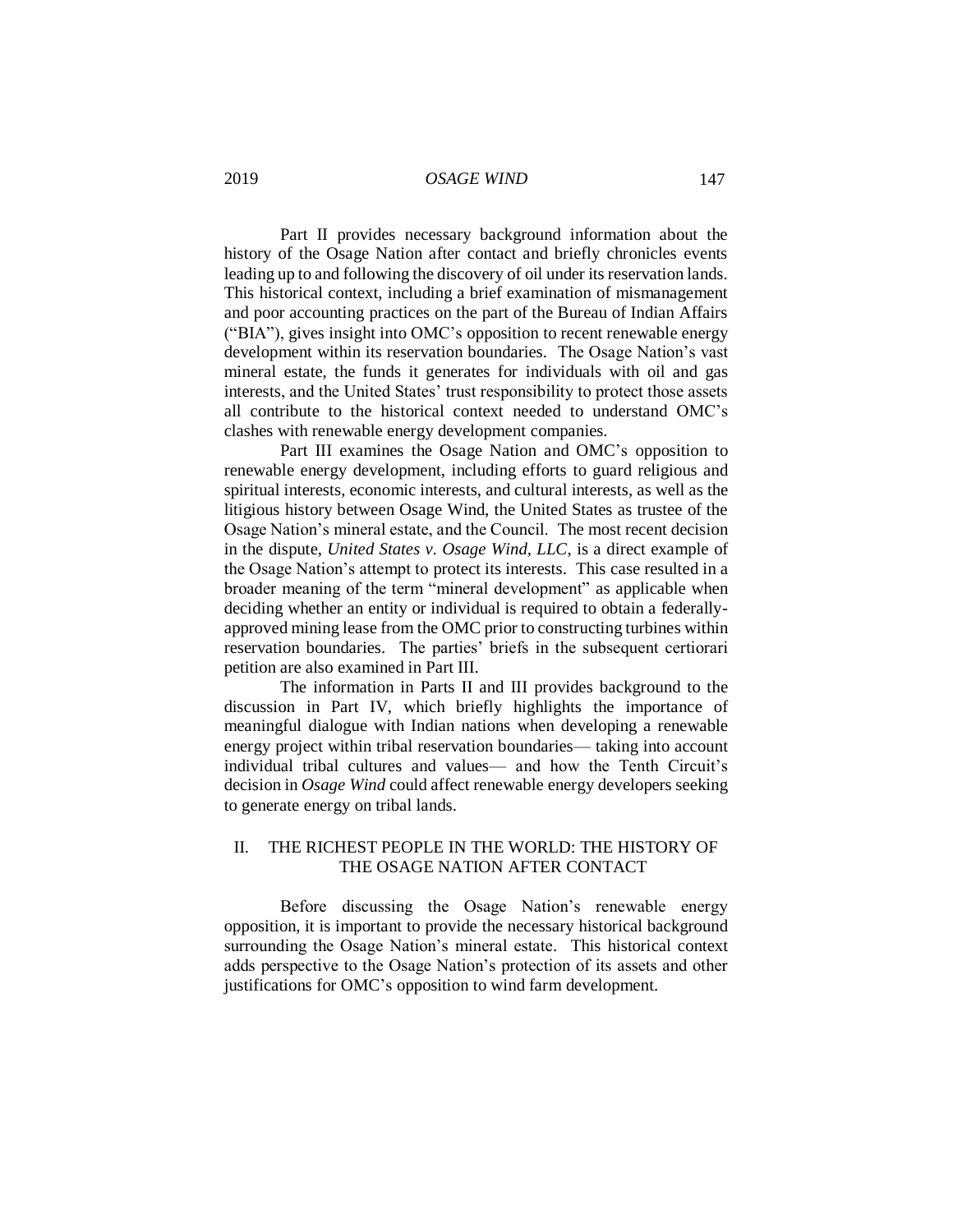# *A. Discovery of Oil and Severance of the Estate: Osage Allotment Act*

Many factors contribute to the Osage Nation's opposition to renewable energy development on its lands and tracing the Nation's history from contact to present day provides insight into those extenuating circumstances. The Osage Nation's ancestral lands were primarily located throughout present-day Oklahoma, Kansas, Arkansas, Missouri, and Illinois.<sup>4</sup> In 1872, Congress, on behalf of the Osage, purchased land in Oklahoma with "so much of the proceeds . . . as were necessary" from the sale of lands in present-day Kansas ceded by the Osage in  $1870<sup>5</sup>$  As such, the Osage Nation bought its own reservation, and was the only tribe to do so.<sup>6</sup> After large oil deposits were discovered on these acquired lands decades later,<sup>7</sup> the United States issued the first oil lease on the Osage reservation to Henry Foster on March 16, 1896 for a period of ten years.<sup>8</sup>

When the Osage Allotment Act (the "Osage Act") was passed in 1906, the surface estate of the reservation land was severed from the mineral estate and divided into allotments.<sup>9</sup> No single Osage member was given ownership over a portion of the mineral estate in the Osage Act; rather, the United States holds the entire mineral estate in trust for the

7. DAVID GRANN, KILLERS OF THE FLOWER MOON: THE OSAGE MURDERS AND THE BIRTH OF THE FBI 6 (2017).

<sup>4.</sup> *See Ancestral Map*, THE OSAGE NATION, [https://www.osagenation](https://www.osagenation-nsn.gov/who-we-are/historic-preservation/ancestral-map)[nsn.gov/who-we-are/historic-preservation/ancestral-map](https://www.osagenation-nsn.gov/who-we-are/historic-preservation/ancestral-map) (last visited March 24, 2018).

<sup>5.</sup> Act of June 5, 1872, Ch. 310, 17 Stat. 228.

<sup>6.</sup> Final Evaluation Report: BIA Needs Sweeping Changes to Manage the Osage Nation's Energy Resources, Office of the Inspector General, Report No. CR-EV-BIA-0002-2013, at 45 (Dep't of Interior Oct. 20, 2014), <https://www.doi.gov/sites/doioig.gov/files/CR-EV-BIA-0002-2013Public1.pdf> [hereinafter Inspector General Final Report, *Sweeping Changes*].

<sup>8.</sup> Inspector General Final Report, *Sweeping Changes*, *supra* note 6, at 45; *News: Did You Know?* THE OSAGE NATION, [https://www.osagenation](https://www.osagenation-nsn.gov/news-events/news/did-you-know)[nsn.gov/news-events/news/did-you-know](https://www.osagenation-nsn.gov/news-events/news/did-you-know) (last visited March 24, 2018).

<sup>9.</sup> Act of June 28, 1906, Ch. 3572, 34 Stat. 539, 539–45 [hereinafter, Osage Act]. Because the Osage land in Oklahoma was purchased in accordance with the 1870 treaty, the Osage Nation's lands were excluded from the General Allotment Act of 1887 and were only allotted after agreement by the Osage Nation in 1906. *Oklahoma Indian Tribe Education Guide*, OKLAHOMA STATE DEP'T OF EDUCATION, at 3, [http://sde.ok.gov/sde/sites/ok.gov.sde/files/documents/files/Tribesof\\_OK\\_](http://sde.ok.gov/sde/sites/ok.gov.sde/files/documents/files/Tribesof_OK_%20Education%20Guide_Osage_Nation.pdf)  [Education%20Guide\\_Osage\\_Nation.pdf](http://sde.ok.gov/sde/sites/ok.gov.sde/files/documents/files/Tribesof_OK_%20Education%20Guide_Osage_Nation.pdf) (last visited March 24, 2018).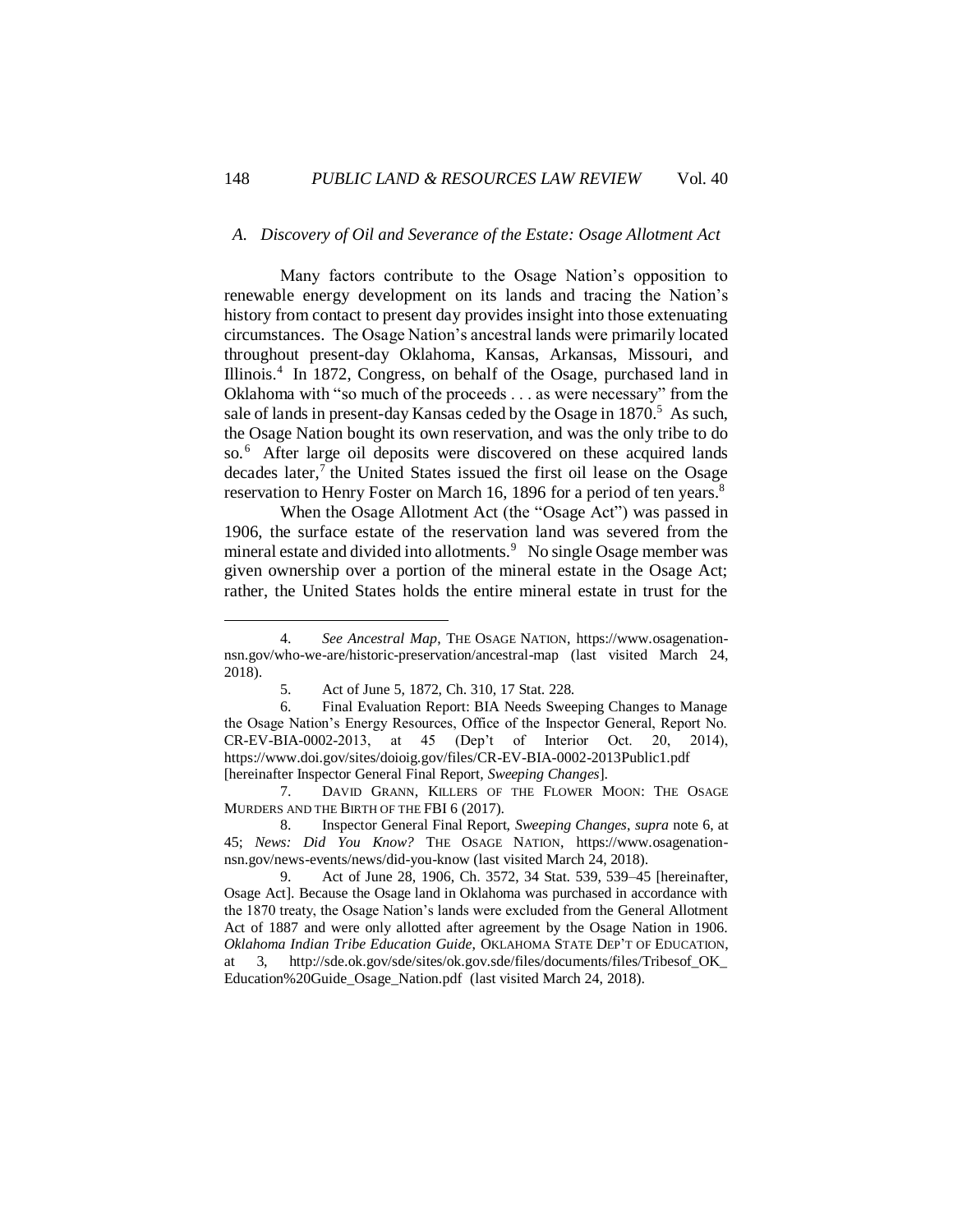Osage Nation.<sup>10</sup> Those Osage members whose names were listed on the tribal roll as recorded with the Osage  $A$ gency<sup>11</sup> at the time of the Osage Act were each given a "headright" share of the royalty revenues from the mineral estate.<sup>12</sup> A single headright was given to each of the 2,229 Osage members listed on the roll,<sup>13</sup> and those headright shares "can only be inherited."<sup>14</sup> Presently, of the original 2,229 headrights owned by Osage members under the Osage Act, most Osage descendants do not own headrights, and receive no portion of the royalties payments, while others have multiple headrights or fractionalized interests in many different headrights; some headrights are owned by non-Osage peoples.<sup>15</sup> The Osage Act, in § 4, set up a trust account for the Osage Nation, which holds all the trust funds of the tribe, including royalties paid on its oil and gas leases.<sup>16</sup> The Osage trust account also includes those funds leftover from

<sup>10.</sup> Osage Act, *supra* note 9, at § 4, 34 Stat. at 544. The Osage Act originally contained a twenty-five-year expiration date on the United States' trustee status over the Osage mineral estate. However, that expiration date was ultimately eliminated in 1978, and the United States' trusteeship continues "in perpetuity." Fletcher v. United States, 153 F. Supp. 3d 1352, 1357 (N.D. Okla. 2015) (quoting Act of Oct. 21, 1978, Pub. L. No. 95-496, § 2(a), 92 Stat. 1660).

<sup>11.</sup> The Osage Agency is headed by a Superintendent and operates within the Eastern Oklahoma Regional Office of the Bureau of Indian Affairs. Regional Offices are responsible for administering program services to agencies located within their region. *See* Indian Affairs, *Regional Offices*, BIA U.S. DEP'T OF THE INTERIOR, <https://www.bia.gov/regional-offices> (last visited March 24, 2018).

<sup>12.</sup> Osage Act, *supra* note 9, § 3, 34 Stat. at 543–44; *see also* Inspector General Final Report, *Sweeping Changes*, *supra* note 6, at 3, 45.

<sup>13.</sup> Louise Red Corn, *\$380 Million Expected in Federal Osage Trust Case Settlement*, TULSA WORLD (Aug. 28, 2011), [http://www.tulsaworld.com/archives/million-expected-in-federal-osage-trust-case](http://www.tulsaworld.com/archives/million-expected-in-federal-osage-trust-case-settlement/article_13da2ffb-e7b8-57b2-b0a5-5f56511c991f.html)[settlement/article\\_13da2ffb-e7b8-57b2-b0a5-5f56511c991f.html](http://www.tulsaworld.com/archives/million-expected-in-federal-osage-trust-case-settlement/article_13da2ffb-e7b8-57b2-b0a5-5f56511c991f.html) [hereinafter, Louise Red Corn, *\$380 Million*].

<sup>14.</sup> Alex Tallchief Skibine, *The Cautionary Tale of the Osage Indian Nation Attempt to Survive its Wealth*, 9 KAN. J.L. & PUB. POL'Y 815, 817 (1999); *see also* Louise Red Corn, *\$380 Million*, *supra* note 13 ("In 1978, the U.S. Congress made it illegal to permanently transfer headrights from an Osage to any non-Osage person or entity.").

<sup>15.</sup> Fletcher v. United States, 153 F.Supp.3d 1354, 1357 (N.D. Okla. 2015) (quoting COHEN'S HANDBOOK OF FEDERAL INDIAN LAW 311 (Nell Jessup Newton et al. eds. 2005)).

<sup>16.</sup> Osage Act, *supra* note 9, at § 4, 34 Stat. at 544; *see also* Osage Nation v. United States, 57 Fed. Cl. 392, 393 (2003).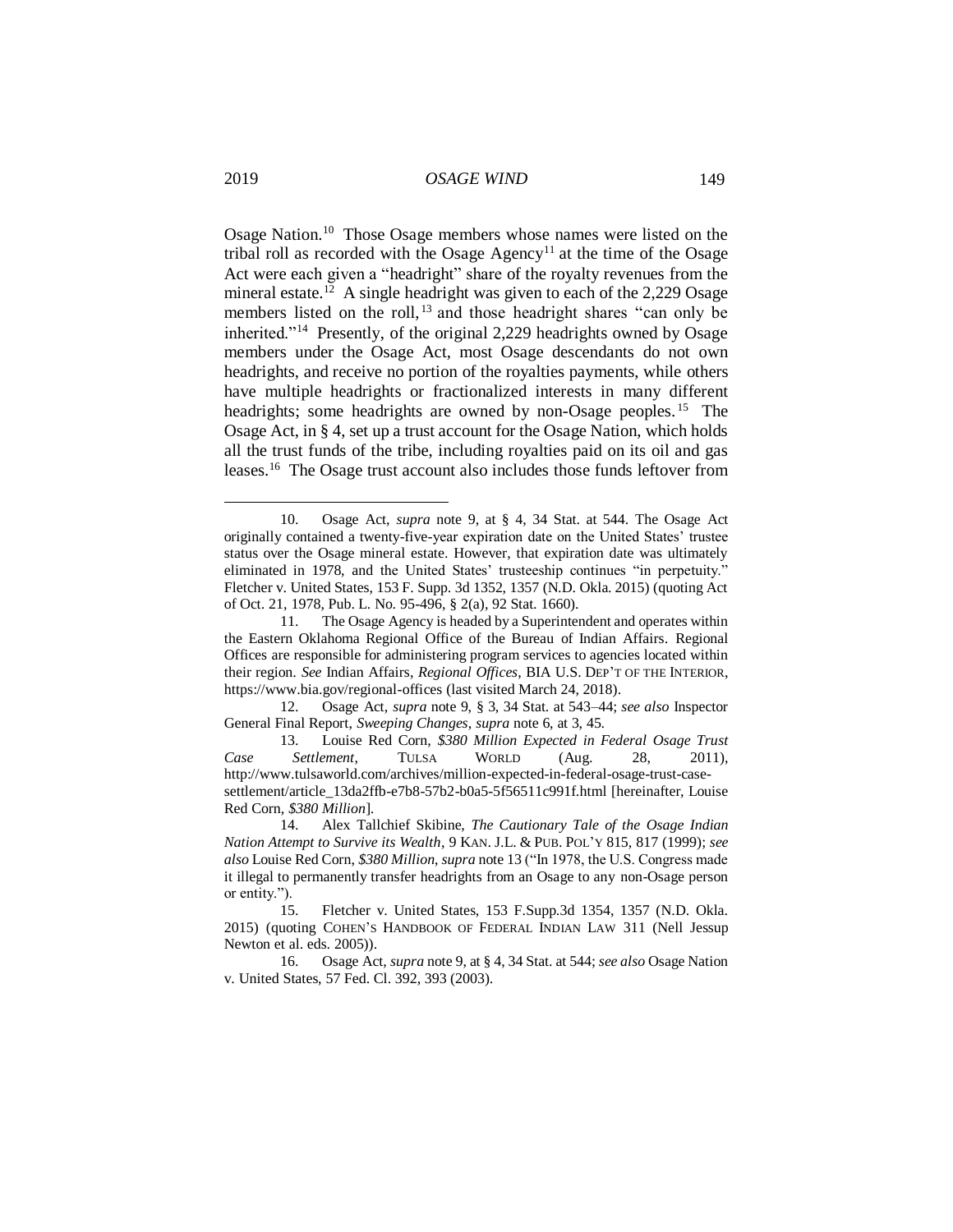the sale of present-day Kansas land and subsequent purchase of the Osage reservation.<sup>17</sup> The mineral royalties in the Osage trust account, along with accrued interest and land payments, are distributed quarterly to those individuals with headright shares on a pro rata division basis.<sup>18</sup> Individual Indian Money Accounts are trust accounts for Osage tribal members who have a headright interest or receive income from an individual trust or restricted asset.<sup>19</sup>

It was headrights and the abundance of oil underneath the Osage lands that led to the Osage being described "as the richest people in the world."<sup>20</sup> In an 1899 letter to the Governor of Oklahoma, the United States Indian Agent assigned to the Osage Nation stated:

> They not only own 1,400,000 acres of land but have to their credit in the United States Treasury nearly \$9,000,000. From the interest on this fund they are paid by the agent \$200 per capita, per annum, in quarterly installments. In fact, they receive so much money that they do but little work and employ white people to do their farming and other work for them.<sup>21</sup>

While many Osage members enjoyed the wealth that oil discovery afforded them, others, particularly non-Indians, expressed jealously over the Osages' new luxurious lifestyle. Newspaper articles written about the Osage provide evidence of this envy, stating, "We have set up an Indian nobility in the United States, with rare privileges . . . They scorn work, live

<sup>17.</sup> *Osage Nation*, 57 Fed. Cl. at 393 (citing Treaty with the Osage Indians, U.S.-Osage Tribe, art. 1, Sept. 29, 1865, 14 Stat. 687).

<sup>18.</sup> Osage Act, *supra* note 9, at § 4, 34 Stat. at 544.

<sup>19. 25</sup> C.F.R. § 115.002 (2014) ("As used in this part: Account holder means a tribe or a person who owns the funds in a tribal or Individual Indian Money (IIM) account that is maintained by the Secretary. Account mean a record of trust funds that is maintained by the Secretary for the benefit of a tribe or a person.").

<sup>20.</sup> Letter from William J. Pollock, U.S. Indian Agent, to C.M. Barnes, Governor of Okla., *Annual Reports of the Dep't of the Interior for the Fiscal Year Ended June 30, 1899*: *Miscellaneous Reports, Part II* 739 (Oct. 1, 1899).

<sup>21.</sup> *Id.*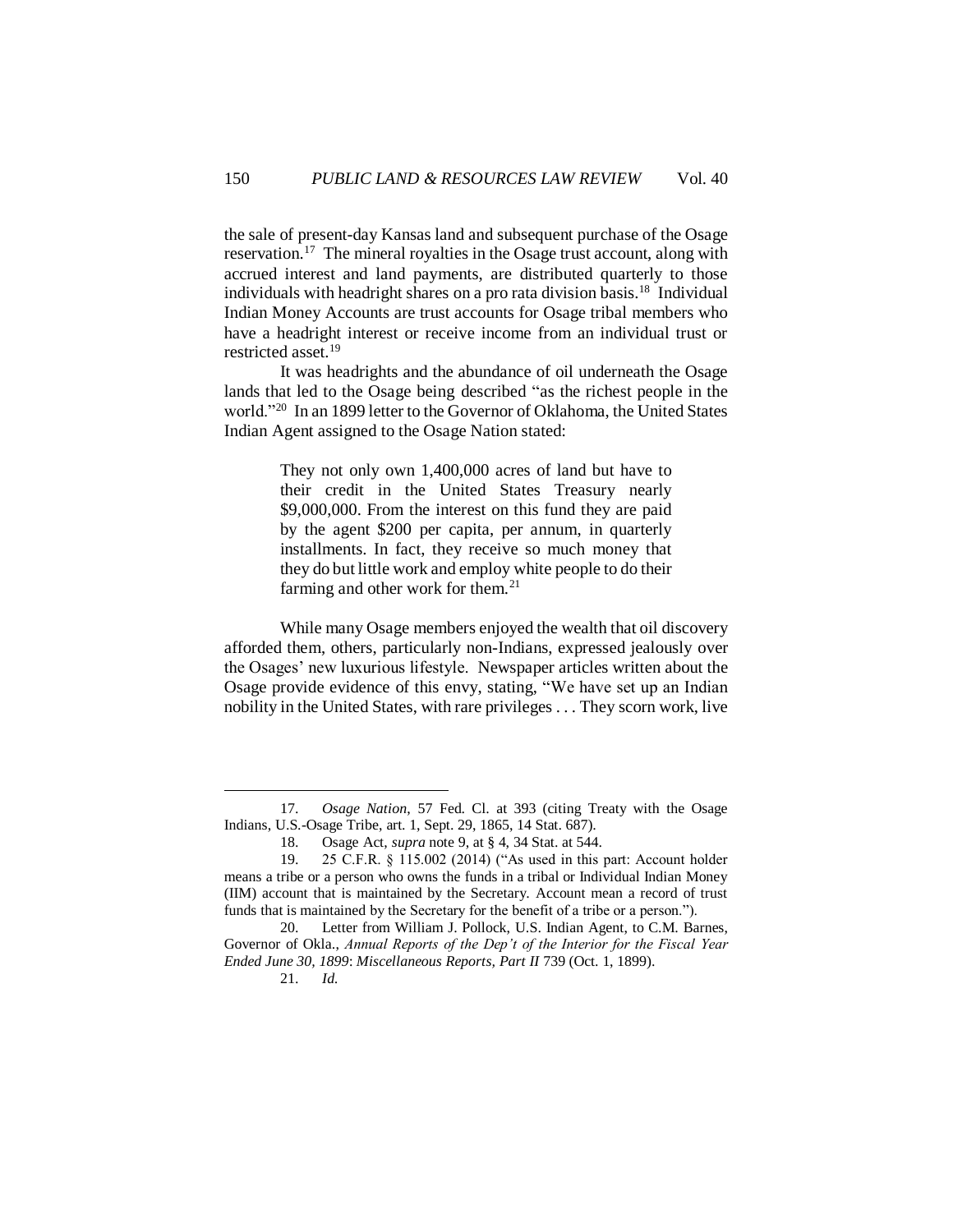in villages, and enjoy all the frivolities and dissipations." <sup>22</sup> Acts of violence against those Osage members with interests in headright shares became commonplace.<sup>23</sup> Author David Grann quoted Osage historian Louis F. Burns as saying, "I don't know of a single Osage family which didn't lose at least one family member because of the headrights."<sup>24</sup>

The passage of the Osage Act in 1906 led to the promulgation of regulations applicable only to the Osage Nation.<sup>25</sup> As such, 25 C.F.R. part 214 is titled "Leasing of Osage Reservation Lands, Oklahoma, for Mining, Except Oil and Gas." Another applicable regulation, 25 C.F.R. part 226, is titled "Leasing of Osage Reservation Lands for Oil and Gas Mining," and allows OMC, on behalf of the Osage Nation, to enter into oil and gas mining leases with approval from the Secretary of the Interior.<sup>26</sup> OMC has its own colorful history in relation to the Osage Nation. In 2006, the Osage Nation reformed its government, and adopted a Constitution allowing membership and voting rights to all Osage, not just those with headright shares.<sup>27</sup> Since the Osage Constitution was passed, disagreement over whether the Osage Nation and all its members, or OMC and its headrights holders, own the Osage mineral estate.<sup>28</sup>

# *B. Mismanagement and Poor Accounting Practices of BIA*

To illustrate the importance the Osage Nation places on protecting its assets, a brief analysis of the Osage Nation's, and other Indian nations',

 $\overline{a}$ 

28. *Id.*

<sup>22.</sup> *An Indian Nobility*, THE MORNING PRESS (Santa Barbara, CA), Dec. 10, 1898, at 4, [https://cdnc.ucr.edu/?a=d&d=MP18981210.2.20&srpos=1&e=------](https://cdnc.ucr.edu/?a=d&d=MP18981210.2.20&srpos=1&e=-------en--20--1--txt-txIN-an+indian+nobility-------1) [en--20--1--txt-txIN-an+indian+nobility-------1.](https://cdnc.ucr.edu/?a=d&d=MP18981210.2.20&srpos=1&e=-------en--20--1--txt-txIN-an+indian+nobility-------1)

<sup>23.</sup> *See generally* GRANN, *supra* note 7.

<sup>24.</sup> *Id*. at 283.

<sup>25.</sup> Inspector General Final Report, *Sweeping Changes*, *supra* note 6, at 45. *See also* Osage Act, *supra* note 9, at § 3, 34 Stat. at 544 (" . . . and leases for all oil, gas, and other minerals . . . may be made by the Osage tribe . . . with the approval of the Secretary of the Interior, and under such rules and regulations as he [or she] may prescribe.").

<sup>26.</sup> Osage Act, *supra* note 9, at § 3, 34 Stat. at 543.

<sup>27.</sup> Shannon Shaw Duty, *Osage Minerals Council Rescinds Resolution to Sue the Osage Nation*, OSAGE NEWS (Nov. 17, 2017), [http://osagenews.org/en/article/2017/11/17/osage-minerals-council-rescinds](http://osagenews.org/en/article/2017/11/17/osage-minerals-council-rescinds-resolution-sue-osage-nation/)[resolution-sue-osage-nation/.](http://osagenews.org/en/article/2017/11/17/osage-minerals-council-rescinds-resolution-sue-osage-nation/)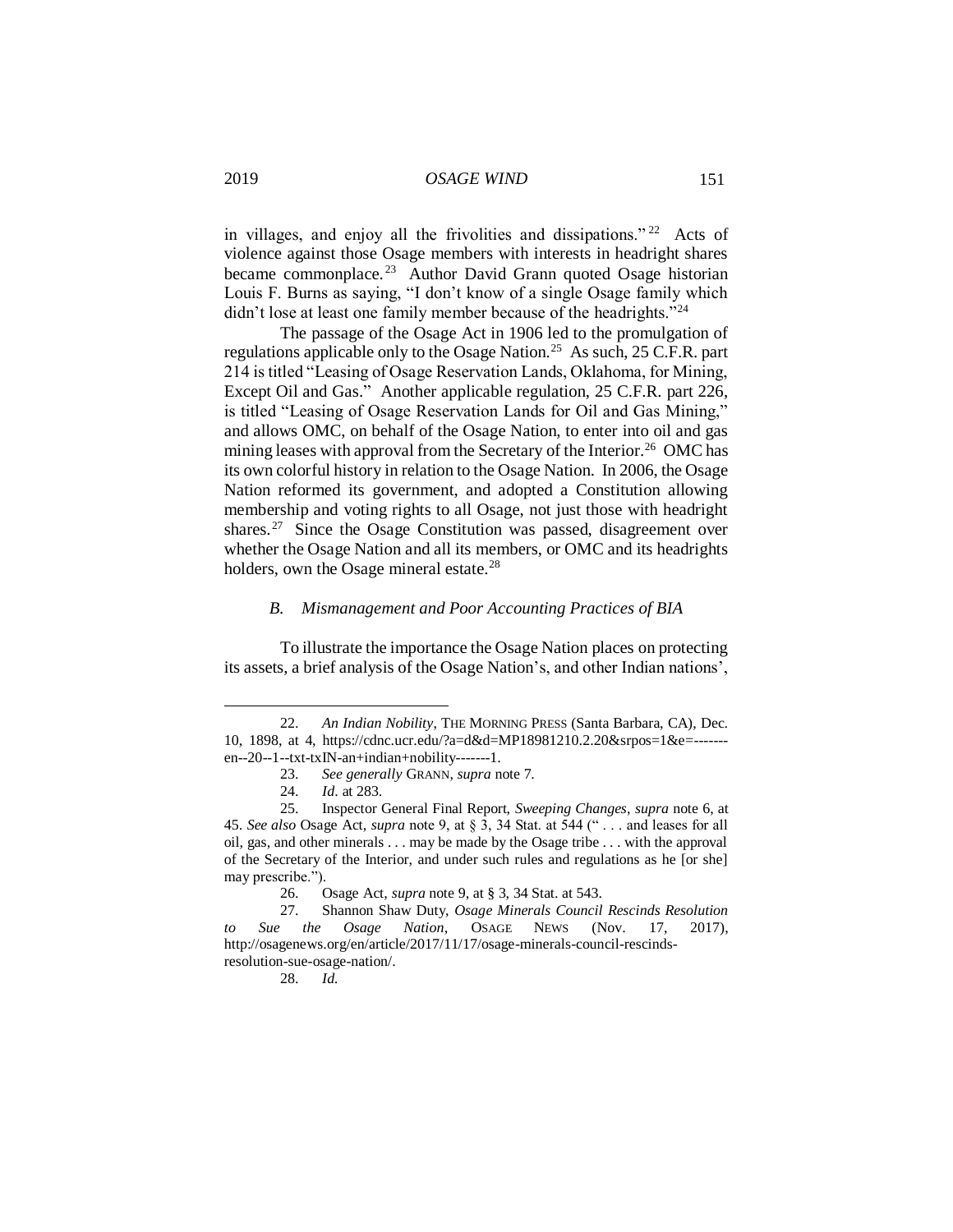attempts to hold the BIA accountable for its mismanagement of tribal trust assets is essential. Prior to and following the passage of the Osage Act in 1906, there have been accusations of mismanagement of trust accounts of various Indian nations on the part of the Department of the Interior ("DOI"),<sup>29</sup> its Secretaries,<sup>30</sup> the BIA,<sup>31</sup> and the Commissioners of Indian Affairs.<sup>32</sup> In a 1915 report to Congress, the Joint Commission to Investigate Indian Affairs provided:

 $\overline{a}$ 

32. Comm. on Expenditures in the Interior Dep't, *Report in the Matter of the Investigation of the Indian Bureau*, H.R. Rep. No. 1279, at 4 (1913) (discussing

<sup>29.</sup> *Oversight Hearing on Indian Trust Management Practices in the Department of the Interior*, *Joint Hearing Before the Comm. on Indian Affairs and the S. Comm. on Energy and Nat. Res.*, 106th Cong. 39–40 (1999) [hereinafter, *Oversight Hearing on Indian Trust Management Practices*] (statement of Paul Homan, Homan & Associates) ("When the Department of the Interior can no longer be trusted—and I share this view—to keep and produce trust records which are conditions precedent to the proper administration of its trust responsibilities to Indian beneficiaries, it is time to consider alternatives to the Department's future management of these important trust activities.").

<sup>30.</sup> John F. Fialka, *Babbitt, Rubin are Cited for Contempt by Judge in Indian Trust-Fund Case*, THE WALL STREET JOURNAL (Feb. 23, 1999, 12:01 AM ET), [https://www.wsj.com/articles/SB919706523326337500.](https://www.wsj.com/articles/SB919706523326337500) This article discusses U.S. District Judge Royce Lamberth's decision to cite Secretary of Interior Bruce Babbitt and Secretary of Treasury Robert Rubin for contempt of court, "for repeatedly failing to produce records in a case involving American Indian trust funds." *Id.* The article quotes Judge Lamberth's "blistering" opinion: "Secretary Babbitt's 'inattention to detail and wholesale delegation of authority to individuals . . . may cause him future problems with this court if the government misconduct continues.'" *Id.* (internal citations omitted).

<sup>31.</sup> *See Oversight Hearing on Indian Trust Management Practices*, *supra*  note 29, at 1–2 (statement of Sen. Ben Nighthorse Campbell) ("I would like to direct your attention to the photographs around the hearing room . . . . They came from a 1993 report on the Bureau of Indian Affairs' recordkeeping procedures and were taken at a number of different BIA offices. These photographs show trust fund documents mixed with all kinds of other documents to be kept by the field offices . . . . They're water damaged, kept in trash bags, disintegrating boxes, next to paint cans, mop buckets, street signs, mice droppings on them, and so on."); Office of the Inspector General, *Audit Report: Accounting Controls Over Tribal Trust Funds, Bureau of Indian Affairs*, U.S. DEP'T OF THE INTERIOR, i (Sept. 29, 1983), <https://www.doi.gov/sites/doi.gov/files/T-0066.pdf> ("[T]he Bureau has five systems involved in trust fund accounting, which is four too many."); Joint Comm'n to Investigate Indian Affairs, *Report of the Joint Commission to Investigate Indian Affairs*, H.R. Doc. 1669, at 4 (1915).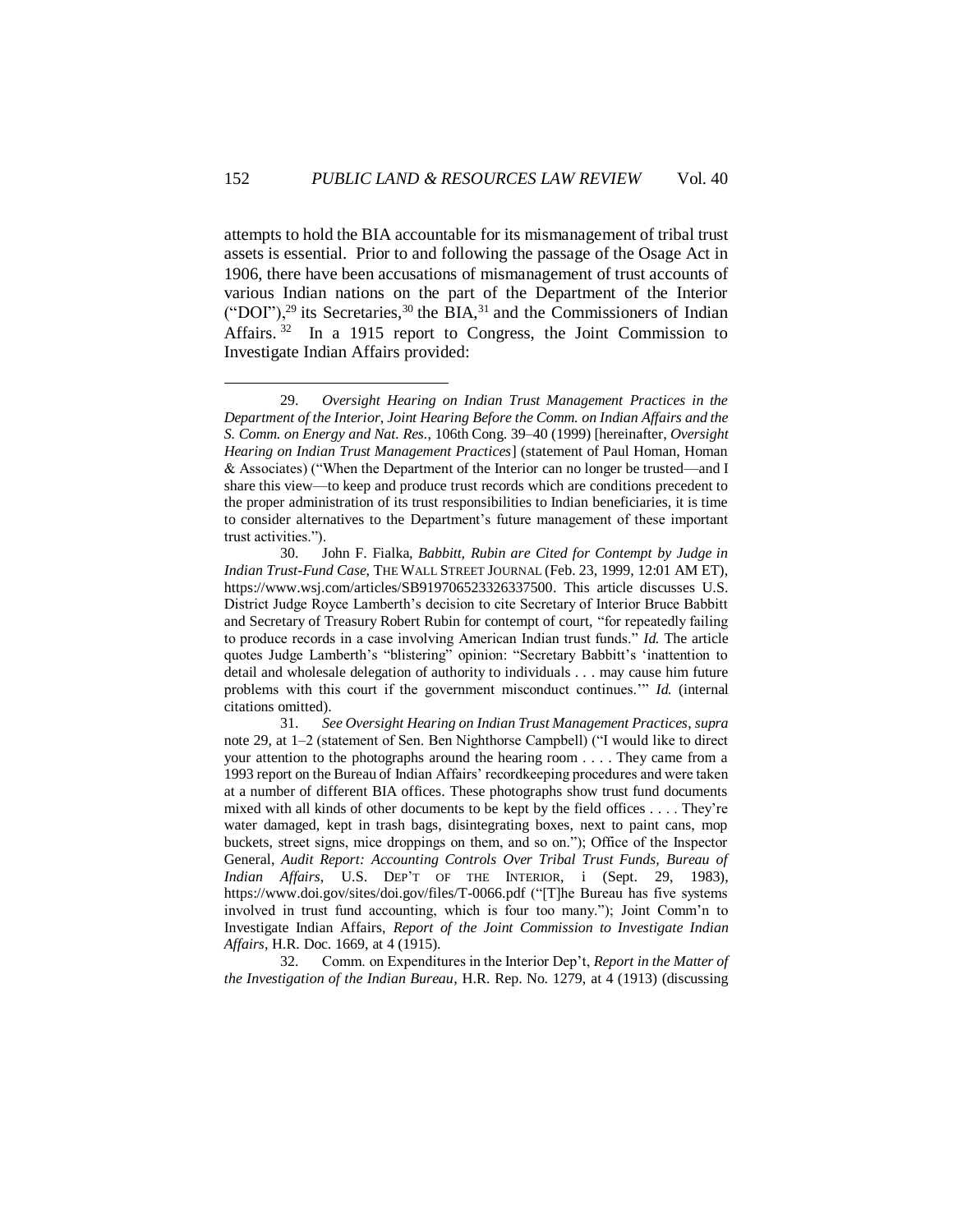It appears that Congress has heretofore enacted laws requiring the payment to the Osage Indians . . . enormous funds derived from royalties and otherwise. This has resulted in the grossest frauds and extortions. The evidence shows that it is the universal practice of white persons who loan money to the Osage Indians to charge usurious rates of interest, ranging from 40 per cent per annum to as high, in at least one instance, as 10,220 per cent<sup>33</sup>

In October 2011, the United States and the Osage Nation entered into a settlement agreement for \$380 million, ending more than a decade of litigation regarding mismanagement and poor accounting of the Osage trust accounts on the part of the United States. <sup>34</sup> The Osage Nation brought two suits in the U.S. Court of Federal Claims in 1999 and 2000, which "included numerous motions, extensive discovery, many rulings, and two trials over [twelve] years."<sup>35</sup> The Court had previously awarded the Osage roughly \$331 million in two judgments for claims asserted by the Tribe between 1972 and 2000.<sup>36</sup> The Osage Nation's continued desire to protect the assets and revenues yielded from its mineral estate and land holdings is evidenced by repeated assertions and claims—made by Osage

35. *Id.*

 $\overline{a}$ 

36. *Id.*

the removal of Comm'r of Indian Affairs Robert G. Valentine, the investigation revealed "to a large extent moneys appropriated for the Indian service have been illegally, improperly, and extravagantly expended under Mr. Valentine's administration.").

<sup>33.</sup> Joint Comm'n to Investigate Indian Affairs, *Report of the Joint Commission to Investigate Indian Affairs*, H.R. Doc. 1669, at 8 (1915).

<sup>34.</sup> Justice News, *United States and Osage Tribe Announce \$380 Million Settlement of Tribal Trust Lawsuit*, U.S. DEP'T OF JUSTICE, [https://www.justice.gov/opa/pr/united-states-and-osage-tribe-announce-380-million](https://www.justice.gov/opa/pr/united-states-and-osage-tribe-announce-380-million-settlement-tribal-trust-lawsuit)[settlement-tribal-trust-lawsuit](https://www.justice.gov/opa/pr/united-states-and-osage-tribe-announce-380-million-settlement-tribal-trust-lawsuit) (October 21, 2011).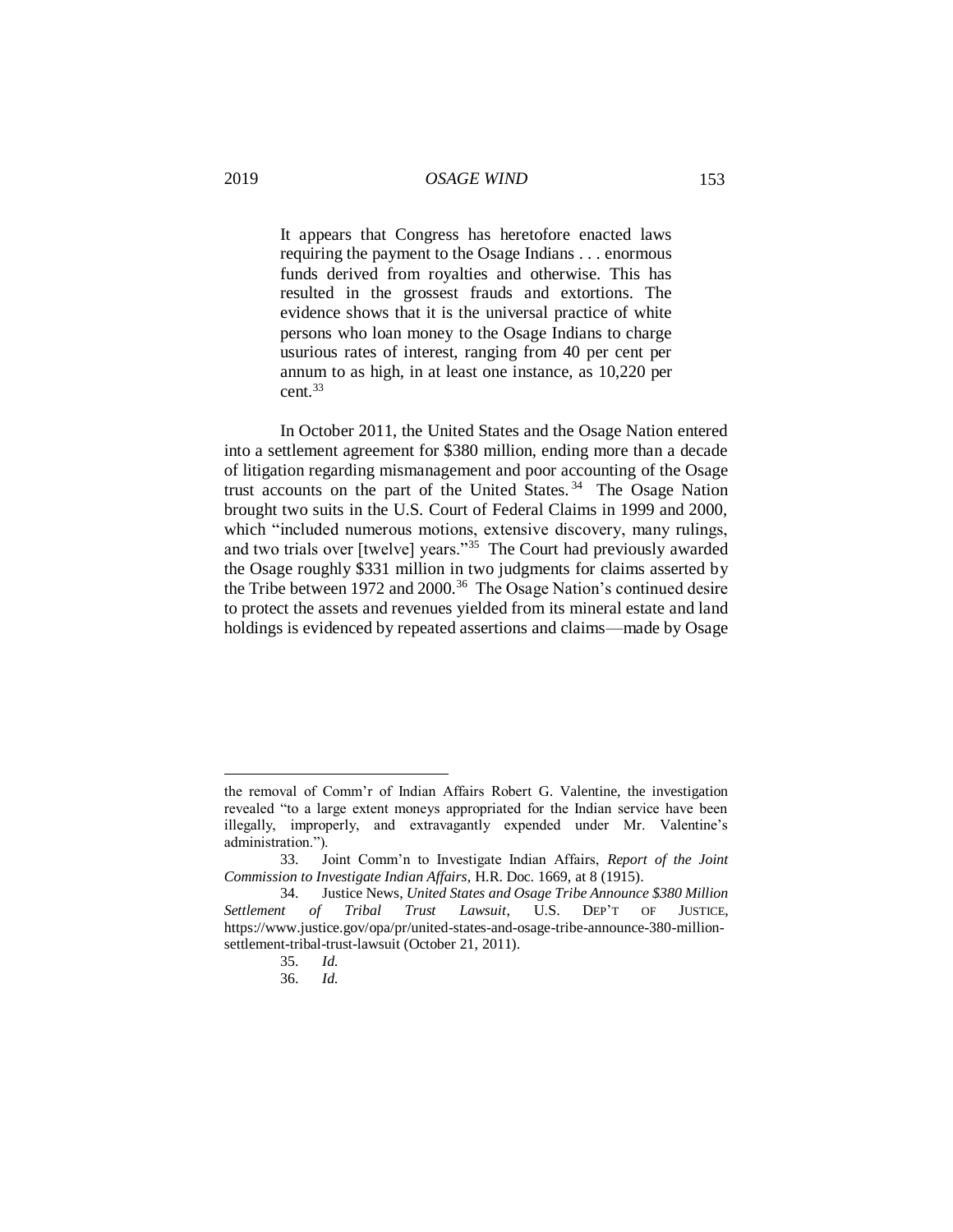officials and others in congressional hearings,  $37$  reports,  $38$  and lawsuits  $39$  that the United States was mismanaging tribal trust accounts for decades.

# III. WIND FARM OPPOSITION: OSAGE NATION'S ASSERTION OF SOVEREIGNTY AND PROTECTION OF INTERESTS

The exercise of energy sovereignty by the Osage, and protection of assets from competition, stems from a history and tradition of fighting

<sup>37.</sup> *See Oversight Hearing on Indian Trust Management Practices*, *supra*  note 29, at 37 (statement of Charles Tillman, Chief, Osage Nation) ("I've come here to ask you and this committee to help us, the tribes out there in the west, to help us solve these [trust fund] problems. Somebody has got to bird-dog these people and stand over them and make them do what's right. That's all we're asking here—to do what is right.").

<sup>38.</sup> Report to the Comm. on Indian Affairs: BIA's Tribal Trust Fund Account Reconciliation Results, U.S. General Accounting Office, Report No. B-266127, at 4–5 (GAO May 3, 1996),<https://www.gao.gov/assets/230/222488.pdf> ("Although BIA identified about 20,000 boxes of accounting documents and lease records and spent about 5 years attempting to reconcile tribal trust accounts, sufficient records were not available to fully reconcile the accounts. For example, BIA's reconciliation contractor verified 218,531 of tribes' noninvestment receipt and disbursement transactions totaling \$15.3 billion, or 86 percent, of the \$17.7 billion in transactions that were recorded in the general ledger. However, due to missing records, the contractor was not able to verify 32,901 of these transactions totaling \$2.4 billion (gross). In addition, BIA was not able to determine the total amount of receipts and disbursements that should have been recorded and had no reconciliation procedure to address the completeness of accounting records.").

<sup>39.</sup> Osage Nation of Indians v. United States, 119 Ct. Cl. 592, 667 (1951) ("In view of the facts and circumstances disclosed by the record and the historical facts of which we take judicial notice, relating to the fair value of the lands in question, we are of the opinion that the finding of the [Indian Claims] Commission that the fair value of the lands was not in excess of the sum of \$300,000 paid therefor, is not supported by substantial evidence. We are further of the opinion that the price of 34 cents an acre paid was unconscionable consideration for such lands."); Osage Nation v. United States, 57 Fed. Cl. 392, 393–94 (2003) ("Plaintiff further contends that defendant 'has exercised involuntary, pervasive management and complete control over the mineral assets of the Osage,' but has 'never rendered to [plaintiff] an accounting . . . of the Osage assets held by [defendant].'" (internal citations omitted)); Osage Nation v. United States, 66 Fed. Cl. 244, 253 (2005) (ordering the federal government to turn over certain documents in discovery which concerned mismanagement of trust funds).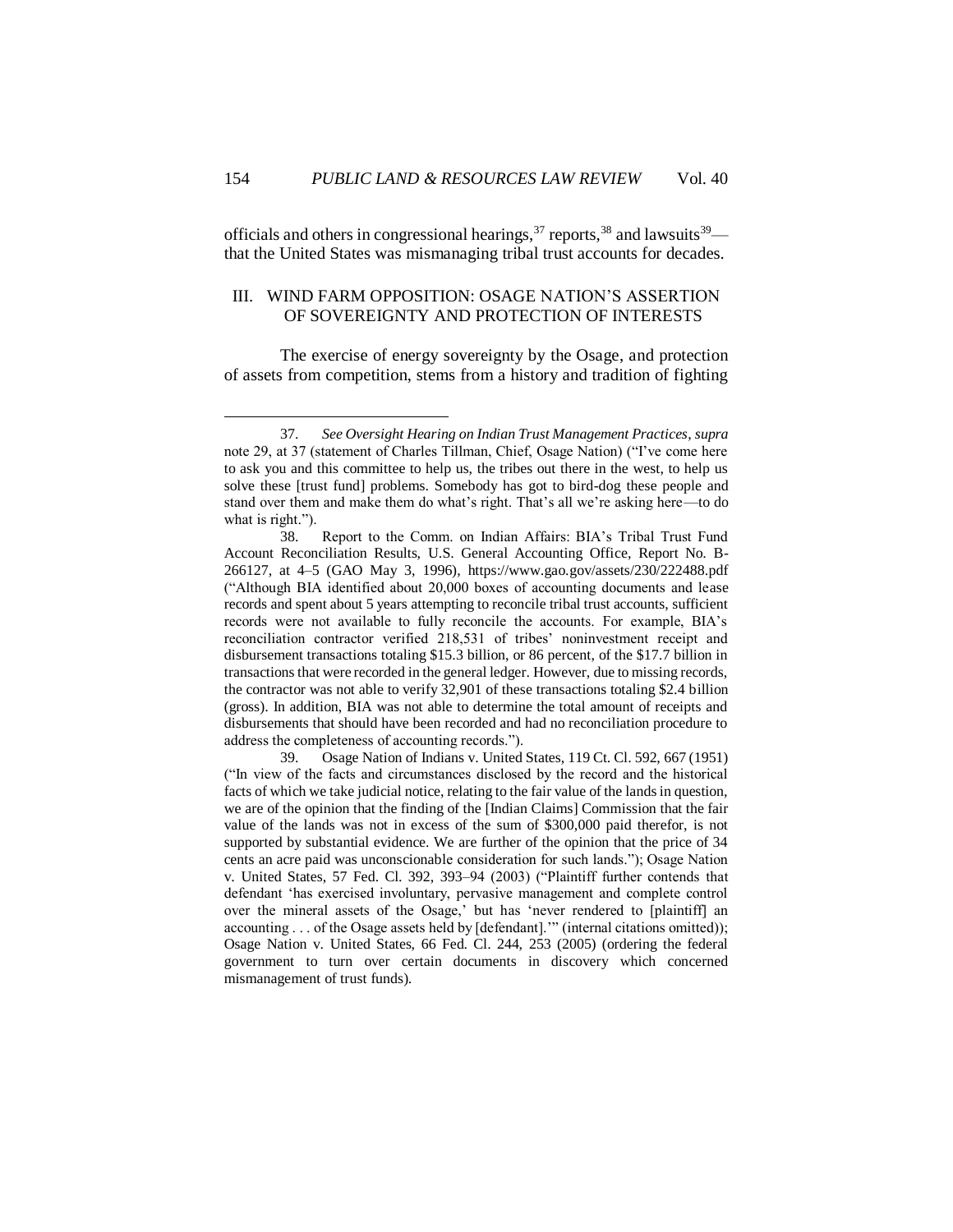for the productive use of the Osage mineral estate and guarding of the royalties and financial stability it provides. The following section gives guidance on present-day actions the Osage Nation, and OMC, have taken to protect the Nation's stake in oil and gas production.

# *A. Religious, Economic, and Health Concerns and the Osage Nation's Wind Farm Opposition*

The Osage Nation's current Principal Chief, Geoffrey Standing Bear, has cited many reasons for the Osage opposition to wind farm development within its reservation boundaries. Chief Standing Bear's reasons include spiritual, economic, health, and quality of life concerns, as well the impact industrial wind farms could have on natural habitats and wildlife.<sup>40</sup> In an article written for the Oklahoma newspaper Tulsa World, Chief Standing Bear made a case for why the Osage Nation was against the wind farm constructed by Osage Wind. $41$  As to spiritual and religious concerns, the Osage Chief stated that "suffice it to say the horizon is a very important spiritual element for the Osage."<sup>42</sup> The Osage believe that a clear, unobstructed view of the horizon is essential, because "the horizon is a sacred place where the gates of heaven are open at sunrise and sunset."<sup>43</sup> Another article quotes Chief Standing Bear as asserting that "[r]oughly 14,000 [oil] wells still dot the landscape. And no, they aren't exactly beautiful . . . . And yes, they have undoubtedly caused some pollution. But nothing compares to the 'scenic blight' of nearly 100 gigantic wind turbines towering above the prairie."<sup>44</sup>

Chief Standing Bear's stated health concerns included unreferenced "[s]tudies show[ing] wind farms may cause problems such

<sup>40.</sup> Geoffrey M. Standing Bear, *Business Viewpoint with Osage Chief Standing Bear: Wind Farms Cause Cultural, Economic Damage*, TULSA WORLD (April 22, 2017), [http://www.tulsaworld.com/business/businessviewpoint/business](http://www.tulsaworld.com/business/businessviewpoint/business-viewpoint-with-osage-chief-standing-bear-wind-farms-cause/article_b18980bb-d5c3-5f7d-aaf4-7fe1a20ef36c.html)[viewpoint-with-osage-chief-standing-bear-wind-farms-cause/article\\_b18980bb](http://www.tulsaworld.com/business/businessviewpoint/business-viewpoint-with-osage-chief-standing-bear-wind-farms-cause/article_b18980bb-d5c3-5f7d-aaf4-7fe1a20ef36c.html)[d5c3-5f7d-aaf4-7fe1a20ef36c.html](http://www.tulsaworld.com/business/businessviewpoint/business-viewpoint-with-osage-chief-standing-bear-wind-farms-cause/article_b18980bb-d5c3-5f7d-aaf4-7fe1a20ef36c.html) [hereinafter, Standing Bear, *Business Viewpoint*].

<sup>41.</sup> *Id.*

<sup>42.</sup> *Id.*

<sup>43.</sup> *Id.*

<sup>44.</sup> Michael Overall, *Osage Nation Prays for the End of Wind Developments*, TULSA WORLD (July 12, 2015), [http://www.tulsaworld.com/news/local/osage-nation-prays-for-the-end-of-wind](http://www.tulsaworld.com/news/local/osage-nation-prays-for-the-end-of-wind-developments/article_278a9e60-9446-5451-aec3-4610c11fc4fa.html)[developments/article\\_278a9e60-9446-5451-aec3-4610c11fc4fa.html.](http://www.tulsaworld.com/news/local/osage-nation-prays-for-the-end-of-wind-developments/article_278a9e60-9446-5451-aec3-4610c11fc4fa.html)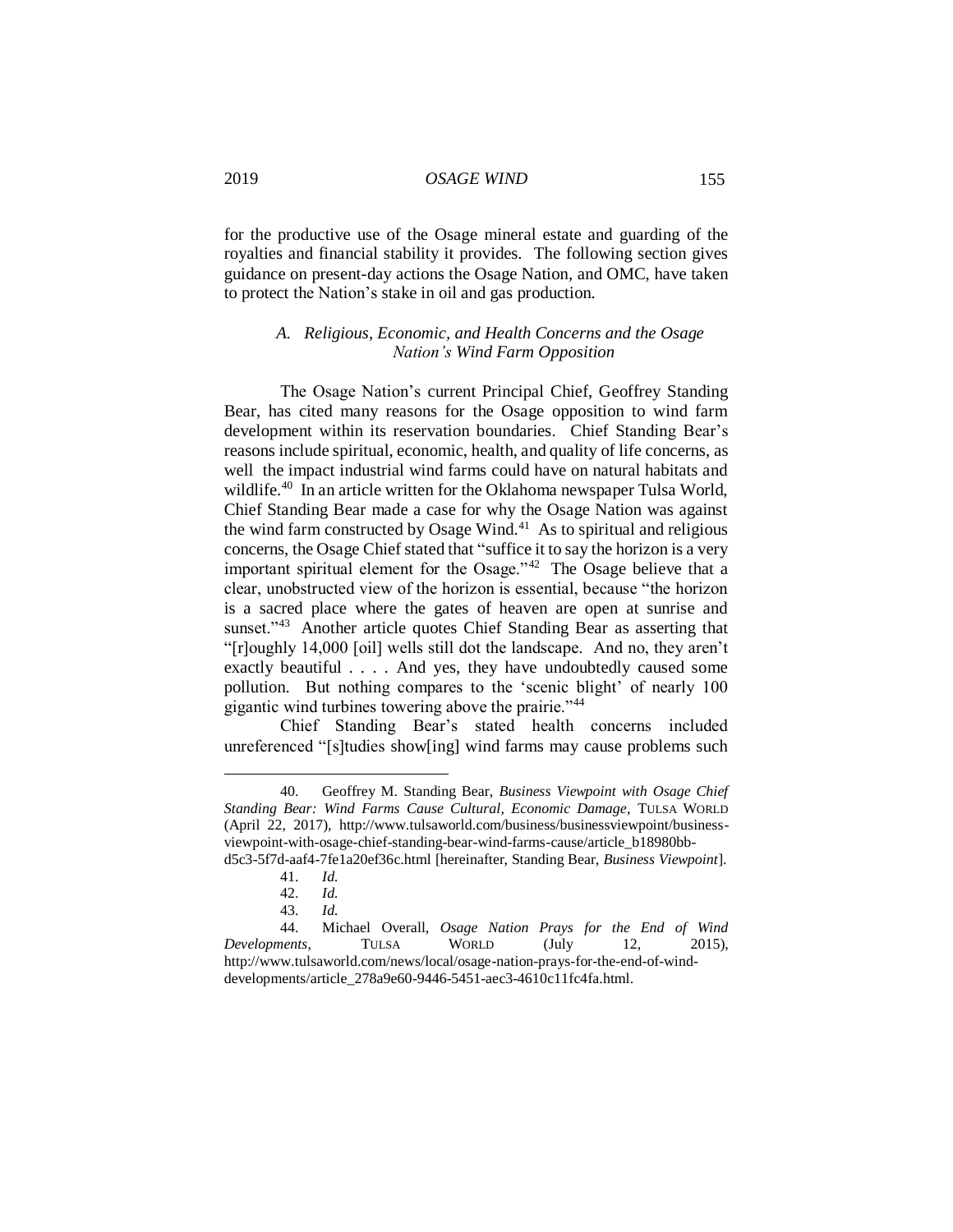as dizziness, hearing issues, nausea, stress, heart issues, sleep deprivation, vertigo, and other complications."<sup>45</sup> Blaming these health concerns on the wind turbines' "infrasound emissions," Chief Standing Bear suggested that the turbines' effects were more onerous than mere inconvenience and unattractiveness.<sup>46</sup>

The Osage Nation's economic concerns about industrial wind farm development center around the wind farms' supposed lack of financial sustainability without Oklahoma tax credits.<sup>47</sup> While those tax credits previously enjoyed a sunset date of January 1, 2021, <sup>48</sup> Chief Standing Bear has praised Oklahoma Governor Mary Fallin and members of the Oklahoma legislature for the passage of HB 2298, a bill that moved up the expiration date of the wind farm facilities' tax credits to July 1, 2017.<sup>49</sup> Under HB 2298, those wind farms that wished to qualify for the zero-emissions tax credit were required to be fully operational by the revised July 1, 2017 date.<sup>50</sup> However, the Oklahoma legislature introduced a bill in February of 2018 to end the credit entirely.<sup>51</sup> The author of the bill, Representative Bobby Cleveland, stated it was vital to end the tax credit for wind farms because "[t]he government is not [the wind farms'] sugar daddy, no matter how hard the wind industry may wish."<sup>52</sup> According to Osage Chief Standing Bear, those tax credits are subsidizing wind companies, "most of which are not Oklahoma-based and

<sup>45.</sup> Standing Bear, *Business Viewpoint*, *supra* note 40.

<sup>46.</sup> *Id.* For an article discussing the origins of the belief that infrasound emissions are dangerous, *see* Philip Jaekl, *Why People Believe Low-Frequency Sound is Dangerous*, THE ATLANTIC (June 19, 2017), [https://www.theatlantic.com/science](https://www.theatlantic.com/science/archive/2017/06/wind-turbine-syndrome/530694/) [/archive/2017/06/wind-turbine-syndrome/530694/.](https://www.theatlantic.com/science/archive/2017/06/wind-turbine-syndrome/530694/)

<sup>47.</sup> Standing Bear, *Business Viewpoint*, *supra* note 40.

<sup>48.</sup> Paul Monies, *Oklahoma Governor Signs Bills to End Wind Incentive, Airfield Loophole*, NEWS OK (Apr. 18, 2017),<http://newsok.com/article/5545841> [hereinafter, Paul Monies, *Oklahoma Governor Signs Bills*].

<sup>49.</sup> Standing Bear, *Business Viewpoint*, *supra* note 40.

<sup>50.</sup> An Act Relating to Income Tax Credits, H.R. 2298, 56th Leg., 1st Sess. § 1(A)(1) (Okla. 2017).

<sup>51.</sup> An Act Relating to Revenue and Taxation, H.B. 2908, 56th Leg., 2d Reg. Sess. (Okla. 2018).

<sup>52.</sup> Joy Hampton, *Bill Would Eliminate Renewable Energy Credit*, THE NORMAN TRANSCRIPT (Jan. 19, 2018), [http://www.normantranscript.com/news/](http://www.normantranscript.com/news/government/bill-would-eliminate-renewable-energy-credit/article_32a233f5-a094-5a0b-8cf5-aa209028a039.html) [government/bill-would-eliminate-renewable-energy-credit/article\\_32a233f5-a094-](http://www.normantranscript.com/news/government/bill-would-eliminate-renewable-energy-credit/article_32a233f5-a094-5a0b-8cf5-aa209028a039.html) [5a0b-8cf5-aa209028a039.html.](http://www.normantranscript.com/news/government/bill-would-eliminate-renewable-energy-credit/article_32a233f5-a094-5a0b-8cf5-aa209028a039.html)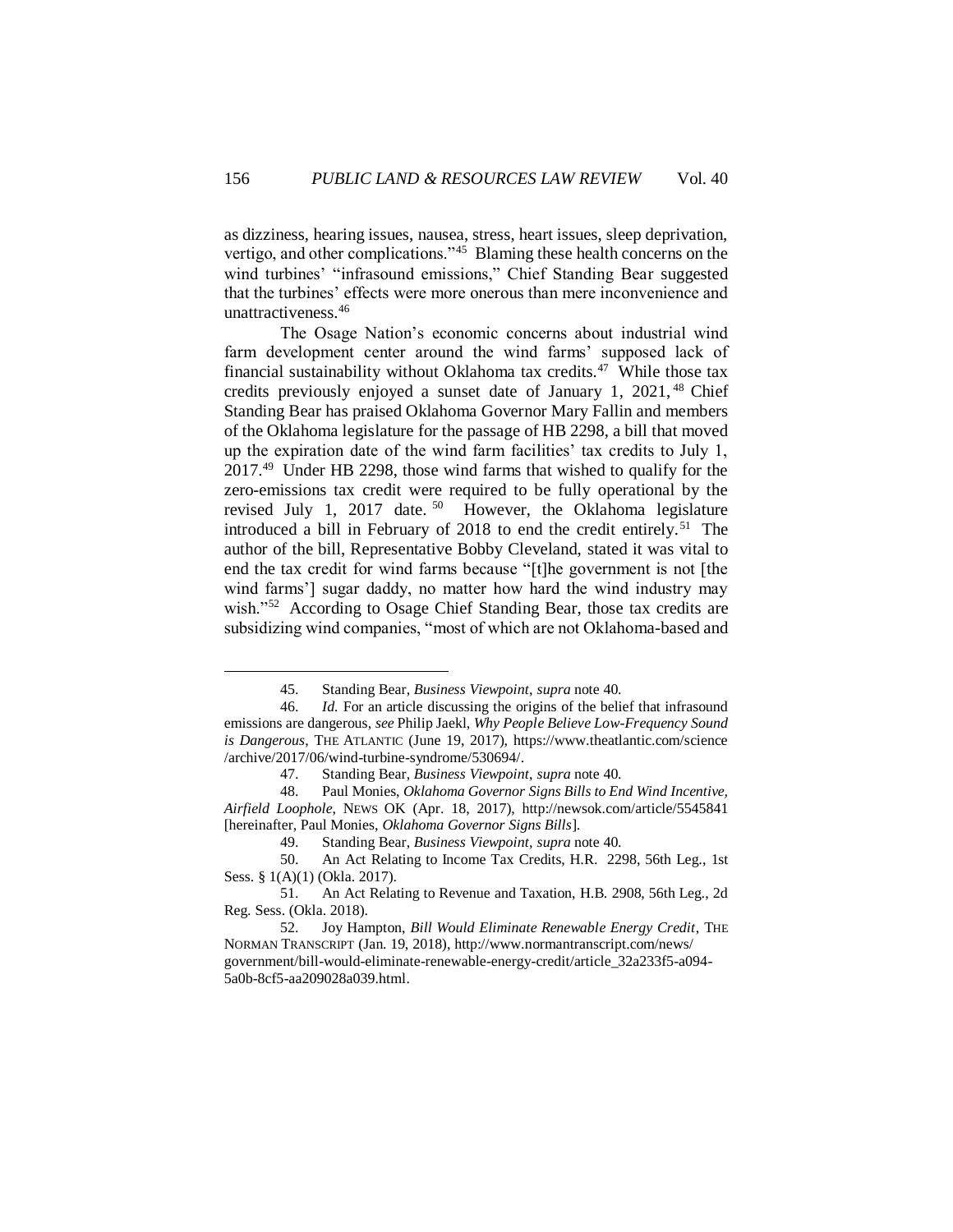at least one is not even U.S.-based."<sup>53</sup> Others opposing wind farm developments have called for a production tax on wind generation, "similar to that levied on oil and natural gas development, to ensure [Oklahoma] does not continue enriching [oil and gas] competitors at the expense of its taxpayers." <sup>54</sup> A recent study by the Oklahoma Policy Institute found that while wind industry subsidies have risen over the last several years, the wind subsidies "pale in comparison to those [subsidies] the state provides to oil and gas producers."<sup>55</sup> This fact illustrates the situation many renewable energy developers face when attempting to penetrate the Oklahoma energy market, which often favors oil and gas interests.

Regardless of the end of Oklahoma's wind energy subsidies, the legislative findings in the Oklahoma Wind Energy Act have remained intact: "(1) Oklahoma's wind energy resources are an important asset for the continued economic growth of the state and for the provision of clean and renewable power to both the people of the state and the nation as a whole;" and "(2) Promotion of the development of wind energy resources is important to the economic growth of the state."<sup>56</sup> Also intact are Oklahoma's tax credit incentives for "utility-scale solar, geothermal, and other zero-emissions technologies until Jan. 1, 2021."<sup>57</sup> Despite efforts to propagate negative press about Oklahoma's wind energy market, recent data ranks Oklahoma as the second-highest state in the nation for wind capacity.<sup>58</sup>

<sup>53.</sup> Standing Bear, *Business Viewpoint*, *supra* note 40.

<sup>54.</sup> Paul Monies, *Oklahoma Governor Signs Bills*, *supra* note 48 (quoting Cliff Branan, executive director for the Windfall Coalition).

<sup>55.</sup> David Blatt, *Oklahoma's Wind Subsidies are Dwarfed by Subsidies to the Oil and Gas Industry*, OKLAHOMA POLICY INSTITUTE (Feb. 14, 2017), [https://okpolicy.org/oklahomas-wind-subsidies-dwarfed-subsidies-oil-gas-industry/.](https://okpolicy.org/oklahomas-wind-subsidies-dwarfed-subsidies-oil-gas-industry/)

<sup>56. 17</sup> Okla. Stat. Ann. tit. 17, § 160.12(1)-(2) (West 2018). Interestingly, the third legislative finding holds that "[t]he prudent development of wind energy resources requires addressing the relationship of the needs of wind energy developers with those of the mineral estate owners who have the historical right to make reasonable use of the surface estate." *Id.*

<sup>57.</sup> Paul Monies, *Oklahoma Governor Signs Bills*, *supra* note 48.

<sup>58.</sup> Jack Money, *Oklahoma Moves Into No. 2 Spot for Wind Power Capacity in the Nation, Association Says*, NEWS OK (Jan. 1, 2018), [https://newsok.com/article/5581518/oklahoma-moves-into-no.-2-spot-for-wind](https://newsok.com/article/5581518/oklahoma-moves-into-no.-2-spot-for-wind-power-capacity-in-the-nation-association-says)[power-capacity-in-the-nation-association-says.](https://newsok.com/article/5581518/oklahoma-moves-into-no.-2-spot-for-wind-power-capacity-in-the-nation-association-says)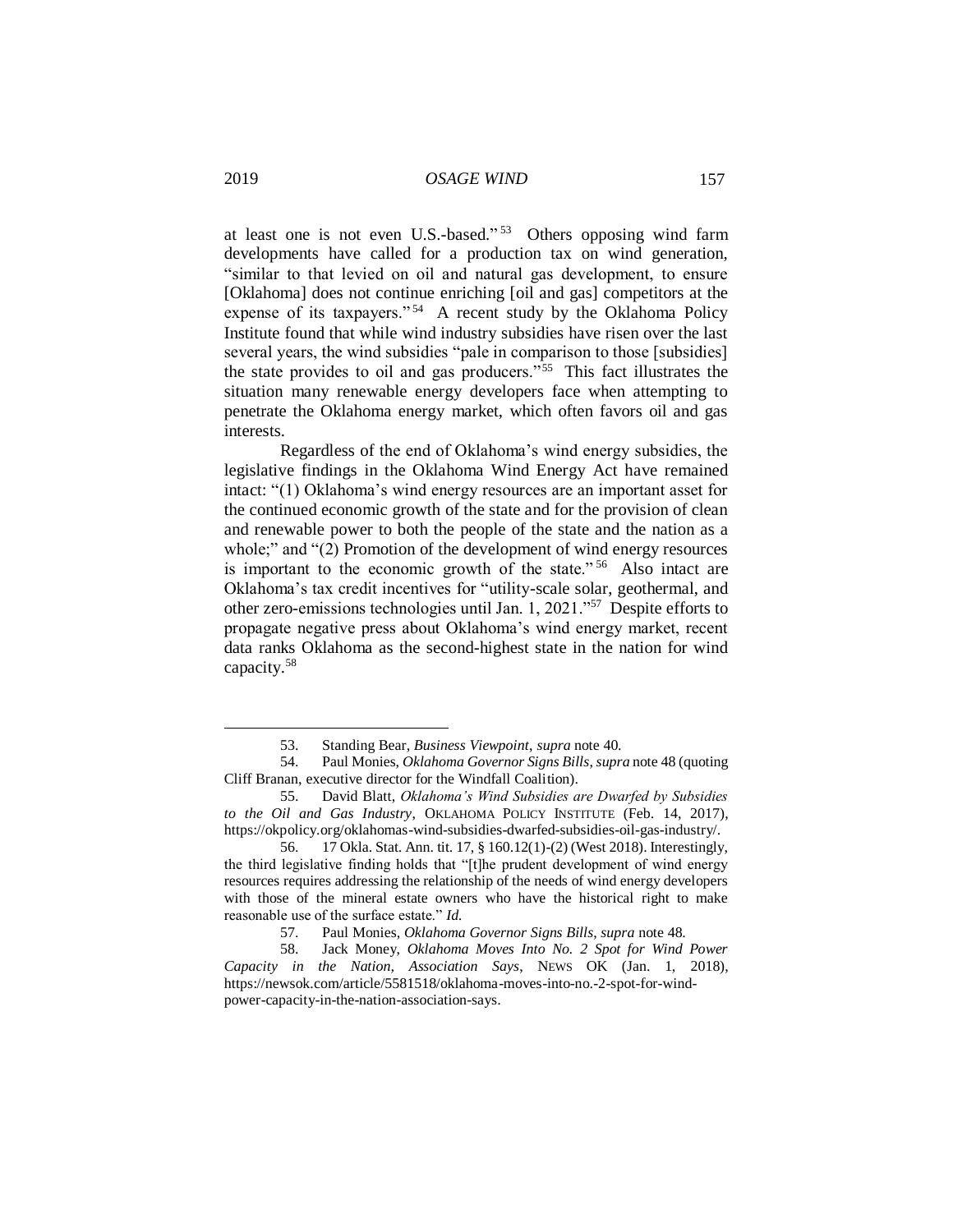These policies and practices show that, notwithstanding the Osage Nation's expressed concerns about the economic stability of wind energy investments, the state of Oklahoma is still committed to the development of renewable energy. A brief outline of the wind farm industry in Oklahoma, coupled with stated Osage Nation concerns, provides further evidence of the Nation's varied approach to its opposition of wind farm development. Additionally, it shows the power of oil and gas industry interests in Oklahoma compared to renewable energy developers.

# *B. Protecting Oil and Gas Interests: Osage Nation Wind Farm Opposition*

Conspicuously absent from Chief Standing Bear's list of objections to wind farm development was the protection of the Osage Nation's oil and gas interests. However, OMC Chairman Everett Waller has made clear it is not the nature of wind projects and renewable energy that has created the Osage Nation's opposition to wind farm development.<sup>59</sup> Rather, Waller says, "I have a job as chairman of the Minerals Council to protect my shareholders. This is a business. We're in the oil business."<sup>60</sup> Restated, it seems Waller has nothing personally against wind energy development, except the interference that development could have on Osage oil and gas assets. This statement shows where the Osage loyalties (and royalties) lie: protection of its oil and gas assets and the headright holders who benefit from them.

# *1. Osage Wind I*

OMC's commitment to the protection of its oil and gas assets and the Osage mineral estate's headright owners was apparent in the Osage Nation's 2011 lawsuit against Wind Capital Group, LLC. In *Osage Nation ex rel. Osage Minerals Council v. Wind Capital Group, LLC*, <sup>61</sup> the Tribe sought a permanent injunction against the construction of a 94-turbine

<sup>59.</sup> Joe Wertz, *Why Oklahoma's Wind Energy Future Could be Shaped by Osage County*, STATE IMPACT (July 24, 2014, 6:15 AM), [https://stateimpact.npr.org/oklahoma/2014/07/24/why-oklahomas-wind-energy](https://stateimpact.npr.org/oklahoma/2014/07/24/why-oklahomas-wind-energy-future-could-be-shaped-by-osage-county/)[future-could-be-shaped-by-osage-county/.](https://stateimpact.npr.org/oklahoma/2014/07/24/why-oklahomas-wind-energy-future-could-be-shaped-by-osage-county/)

<sup>60.</sup> *Id.*

<sup>61. 2011</sup> WL 6371384 (N.D. Okla. 2011) [hereinafter *Osage Wind I*].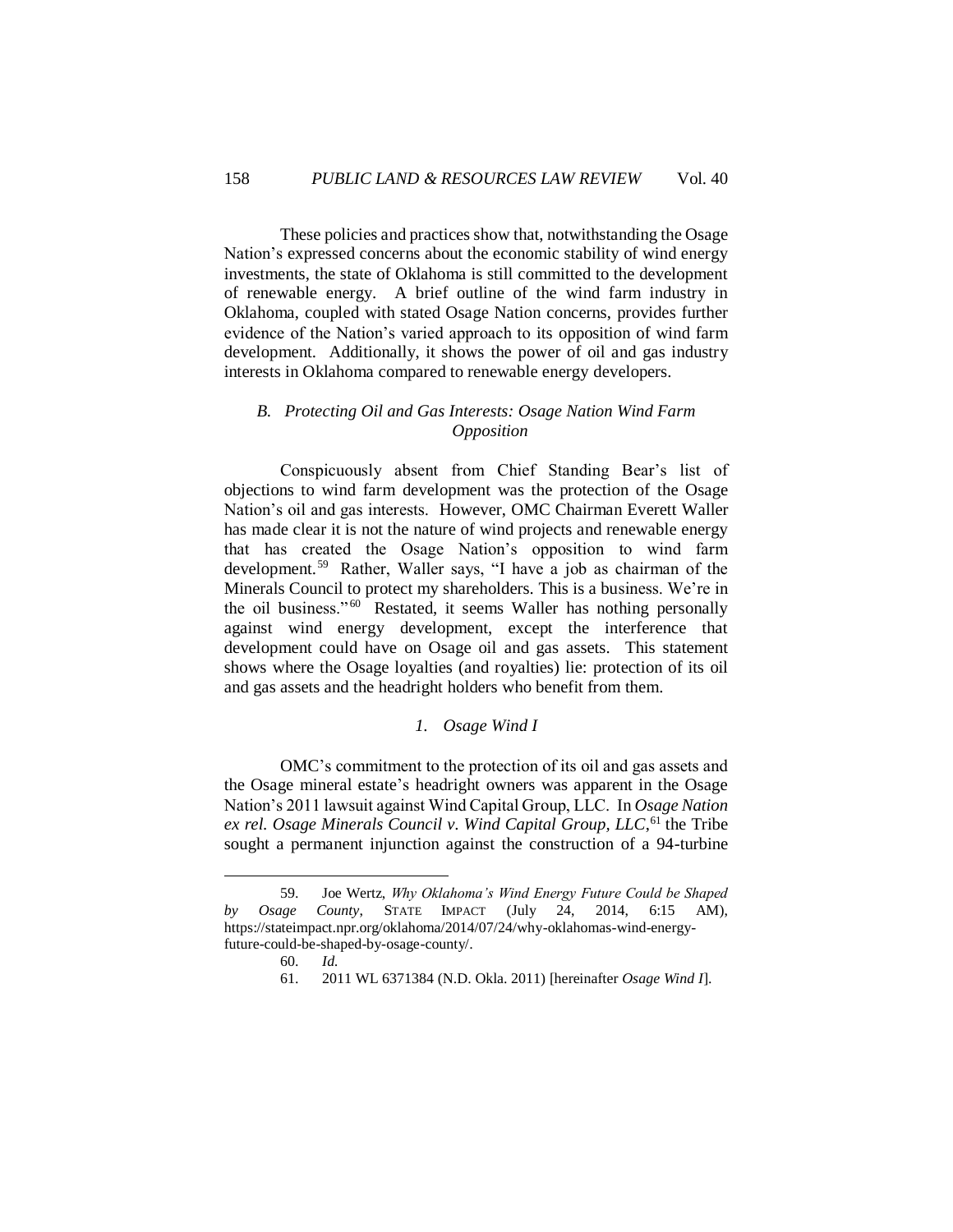wind farm by the Wind Capital Group, LLC, and its subsidiary, Osage Wind (collectively, "Wind Capital Group"), on privately-owned surface lands within the Osage Nation's reservation boundaries. <sup>62</sup> Seven landowners leased approximately 8,500 acres of surface estate to Wind Capital Group for a wind farm development that was originally scheduled to begin in November of 2011.<sup>63</sup>

The Osage Nation contended the construction of the wind farm would obstruct oil and gas lessees' access to the mineral estate.<sup>64</sup> Citing 25 C.F.R. § 226.19, the Osage Nation argued that installation of "94 turbines, underground collection lines running between turbines and to a substation, one overhead transmission line, two permanent meteorological towers, and a network of access roads"<sup>65</sup> would block oil and gas lessees' legal right to access surface lands "as may be reasonable for operations and marketing."<sup>66</sup> The construction of the wind farm on the Osage Nation's lands was scheduled to take nine to twelve months to complete.<sup>67</sup>

The district court organized its findings of fact into four sections corresponding to the four elements a plaintiff must prove in order to receive a permanent injunction.<sup>68</sup> The district court ultimately disagreed with the Osage Nation's contentions and cited the Tribe's lack of evidence showing there would be an "actual or potential conflict" between the construction of the wind farm and the oil and gas lessees' access to the mineral estate.<sup>69</sup> Also of concern for the court was the harm a permanent injunction could have on surface owners who leased their land to Wind Capital Group, with expectations of receiving payments on those leases throughout their twenty-year duration.<sup>70</sup> In its conclusions, the court ultimately held "[t]he mere *possibility* that a dispute might arise in the

- 69. *Id.*
- 70. *Id.*

<sup>62.</sup> *Id.* at \*1, \*2.

<sup>63.</sup> *Id.* at \*1.

<sup>64.</sup> *Id.* at \*1, \*2.

<sup>65.</sup> *Id.* at \*1.

<sup>66. 25</sup> C.F.R. § 226.19 (2014).

<sup>67.</sup> *Osage Wind I*, 2011 WL at \*2.

<sup>68.</sup> *Id.* at \*1 n. 1 ("[T]o prevail on its request for a permanent injunction, the Tribe must prove (1) success on the merits; (2) irreparable harm; (3) the harm to the Tribe outweighs the harm the injunction would cause the defendants; and (4) the injunction would not adversely affect the public interest.").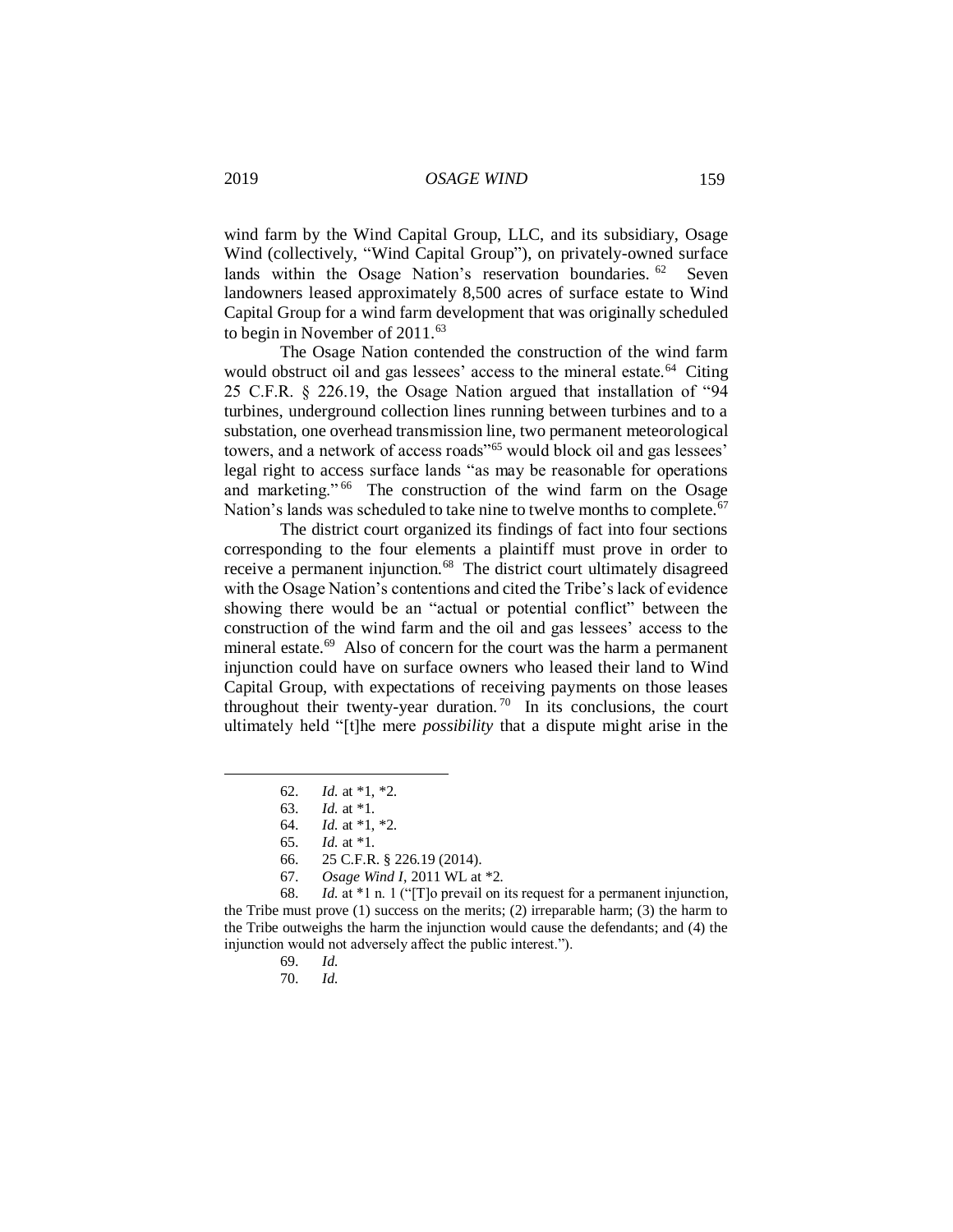future [was] insufficient to merit an injunction of the Wind Farm's construction and operation."<sup>71</sup>

While litigation was ongoing in 2011 with Wind Capital Group, OMC continued with sales of mineral leases, as authorized in 25 C.F.R. § 226.2. <sup>72</sup> In February of 2011, OMC sold a total of 12,480 acres in leases for \$913,150.<sup>73</sup> The majority of the acreage and payments were for oil and gas leases, with 12,320 acres leased for \$910,400. The remainder of those leases concerned solely oil, with 160 acres leased for \$2,750.<sup>74</sup> For the fiscal years of 2010 and 2011, the oil and gas royalties generated a combined \$224 million.<sup>75</sup>

After the court issued its ruling in December 2011, the Wind Capital Group released a statement emphasizing the company's willingness to work with the Osage Nation to create economic development opportunities for all residing in Osage County, because "the development of energy sources above and beneath the surface lands of Osage County can co-exist."<sup>76</sup> Then-Principal Chief John Red Eagle's post-ruling statement was not as conciliatory. His concern mainly centered around detrimental effects the ruling could have on headright holders and the Nation's assets because of the "significant impact on the individual incomes of those who receive oil and gas royalties in Osage County" and the "adverse impact on the tribe's ability to develop its mineral estate."<sup>77</sup> The next major litigation between the parties is detailed below.

 $\overline{a}$ 

77. *Id.*

<sup>71.</sup> *Id.* at \*9 (emphasis in original).

<sup>72.</sup> *Minerals Council has Another Lucrative Lease Sale*, OSAGE NEWS (Feb. 24, 2011), [http://www.osagenews.org/en/article/2011/02/24/minerals-council](http://www.osagenews.org/en/article/2011/02/24/minerals-council-has-another-lucrative-lease-sale/)[has-another-lucrative-lease-sale/.](http://www.osagenews.org/en/article/2011/02/24/minerals-council-has-another-lucrative-lease-sale/)

<sup>73.</sup> *Id.*

<sup>74.</sup> *Id.*

<sup>75.</sup> Inspector General Final Report, *Sweeping Changes*, *supra* note 6, at 3.

<sup>76.</sup> Benny Polacca, *Federal Judge Rules Against Osage Nation in Wind Farm Fight*, OSAGE NEWS (Dec. 16, 2011), [http://www.osagenews.org/en/article/2011/12/16/federal-judge-rules-against-osage](http://www.osagenews.org/en/article/2011/12/16/federal-judge-rules-against-osage-nation-wind-farm-fight/)[nation-wind-farm-fight/.](http://www.osagenews.org/en/article/2011/12/16/federal-judge-rules-against-osage-nation-wind-farm-fight/)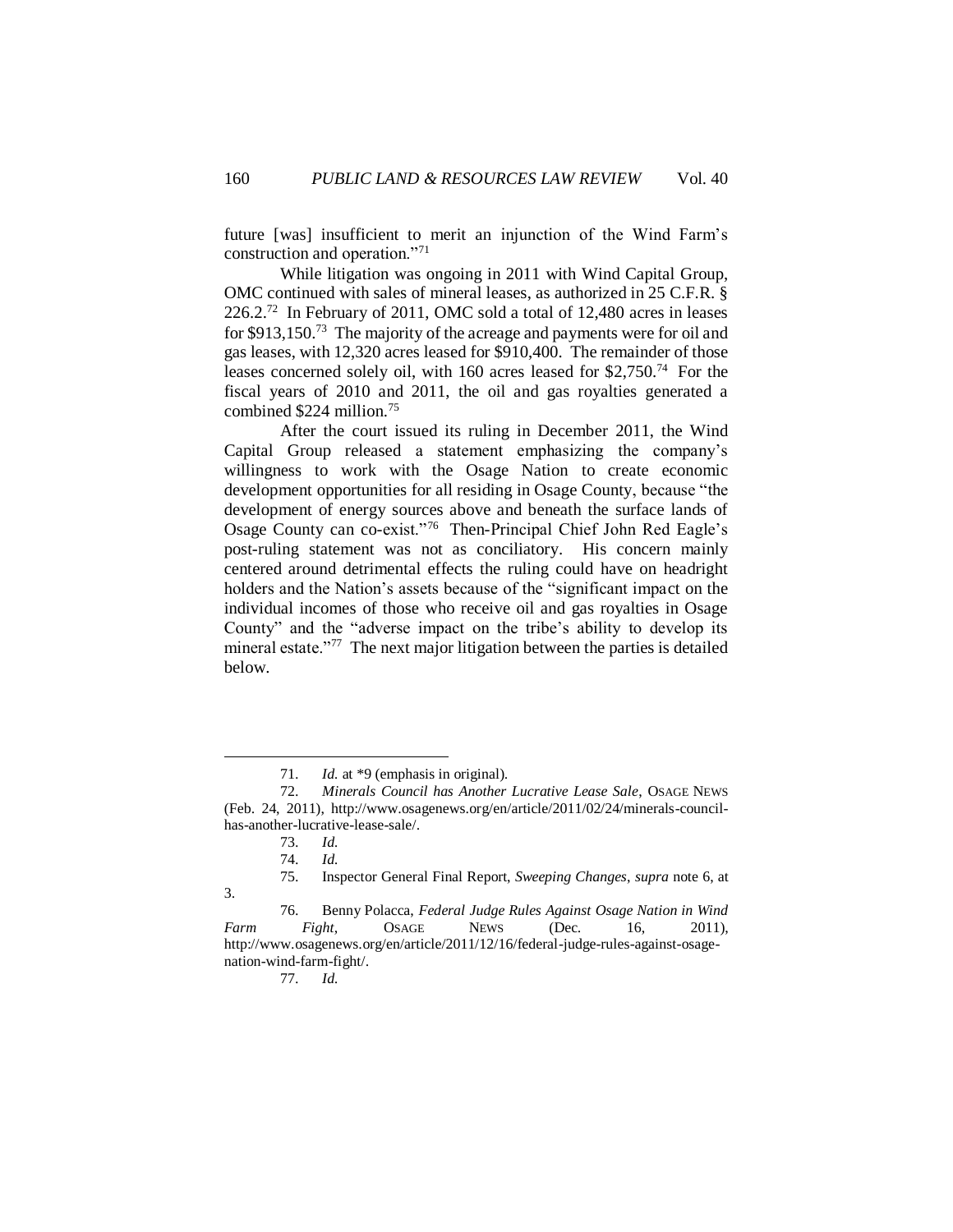#### *2. Osage Wind II*

*United States v. Osage Wind, LLC* <sup>78</sup> documents the Osage Nation's continued efforts to inhibit development of a wind farm within its reservation boundaries. After the ruling in *Osage Nation ex rel. Osage Minerals Council* in late 2011, Osage Wind began site preparation for the wind farm construction in October 2013, and began the excavating groundwork necessary to construct the wind turbines in September 2014.<sup>79</sup> Upon commencement of the excavation work, the United States, acting as trustee on behalf of the Osage Nation, filed suit against Osage Wind in November 2014 in federal district court.<sup>80</sup> The United States sought to enjoin the company from conducting its excavation activities because of Osage Wind's failure to obtain a tribally-issued, federally-approved mining lease under 25 C.F.R. § 214.7.<sup>81</sup> The United States and Osage Nation contended that the excavation work for the wind turbines' cement foundations constituted "mining" under 25 C.F.R. § 211.3 <sup>82</sup> because Osage Wind extracted "soil, sand and rock of varying sizes . . . of a common mineral variety." <sup>83</sup> The violation of leasing requirements, the United States argued, occurred when Osage Wind sorted the excavated rock pieces by size, crushed the pieces smaller than three feet, and then packed those crushed pieces back into the hole after the pouring of foundations "measuring ten feet deep and up to 60 feet in diameter." 84 Soon after the United States filed suit, however, the excavation work for the wind turbines was completed, with the cement foundations for each turbine poured.<sup>85</sup>

<sup>78. 871</sup> F.3d 1078 (10th Cir. 2017) [hereinafter *Osage Wind II*].

<sup>79.</sup> *Id.* at 1083.

<sup>80.</sup> *Id.*

<sup>81.</sup> *Id. See* United States v. Osage Wind, LLC, 2015 WL 5775378, \*2 (N.D. Okla. 2015).

<sup>82. 25</sup> C.F.R. § 211.3 defines "mining" as "the science, technique, and business of mineral development including, but not limited to: opencast work, underground work, and in-situ leaching directed to severance and treatment of minerals; Provided, when sand, gravel, pumice, cinders, granite, building stone, limestone, clay or silt is the subject mineral, and enterprise is considered "mining" only if the extraction of such a mineral exceeds 5,000 cubic years in any given year."

<sup>83.</sup> *Osage Wind II*, 871 F.3d at 1083.

<sup>84.</sup> *Id.*

<sup>85.</sup> *Id.* at 1083–84.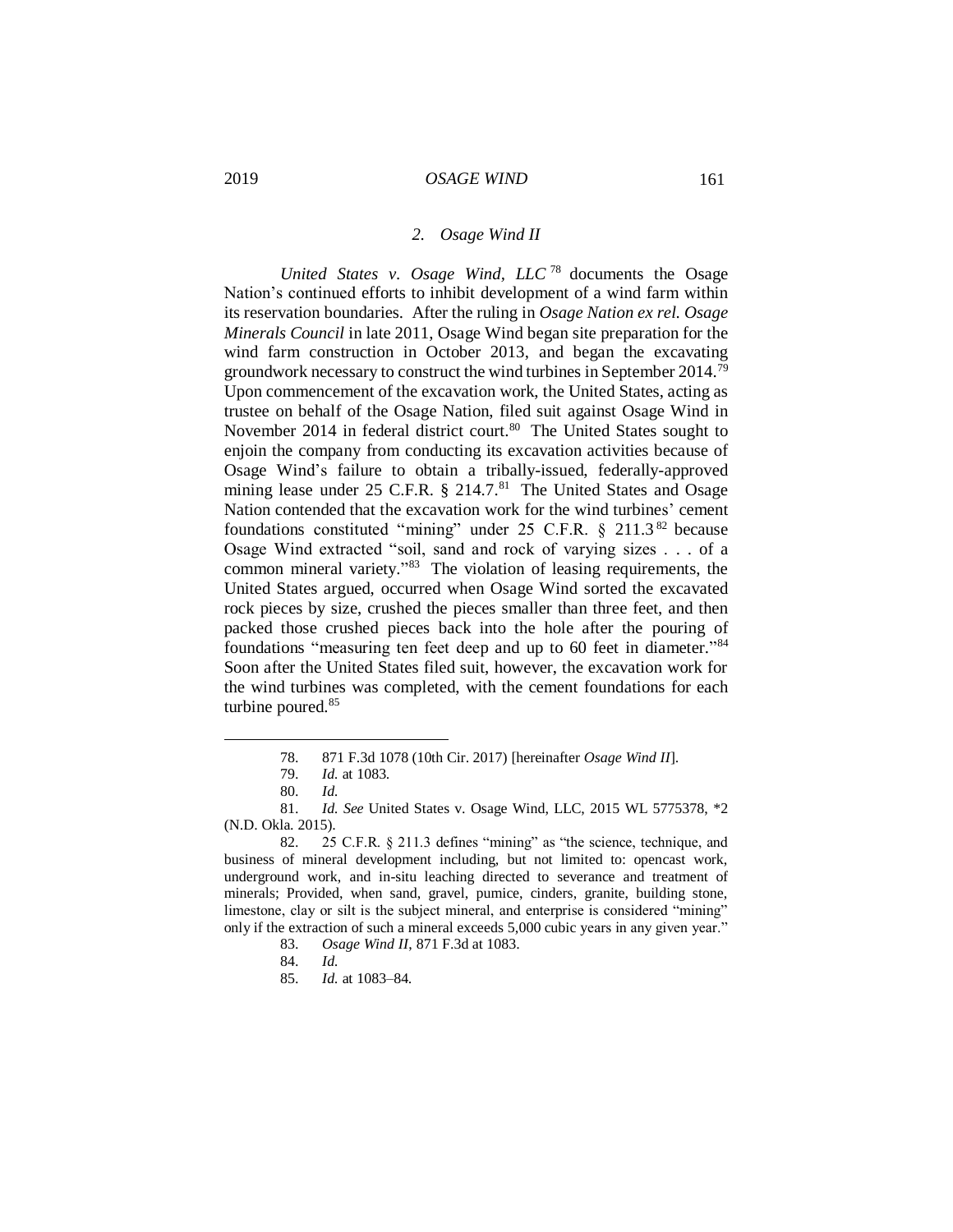The United States then withdrew its initial injunction request against Osage Wind, and chose to amend its complaint to request damages because the failure to obtain a mining lease constituted "unauthorized extraction of reserved minerals."<sup>86</sup> The district court disagreed with the United States' contentions, and issued a summary judgment award to Osage Wind because "the definition of mining *necessarily* involves the commercialization of mineral materials, i.e., the sale of minerals," and Osage Wind did not commercialize the minerals it extracted to build its turbines' foundations.<sup>87</sup> The United States did not inform OMC that it did not plan to appeal the district court judgment until the final day of the 60 day appeal deadline, so OMC was forced to file both a motion to intervene and, within minutes, a notice of appeal on the last permissible day.<sup>88</sup> The district court then denied the motion to intervene, citing a lack of jurisdiction because of the merits appeal.<sup>89</sup> OMC appealed the district court's denial of the motion to intervene, leaving the United States Court of Appeals for the Tenth Circuit to decide two threshold issues— OMC's right to appeal and Osage Wind's res judicata defense— along with one merits issue, the meaning of "mineral development" as referenced in the definition of "mining" in 25 C.F.R. § 211.3.<sup>90</sup>

The Tenth Circuit initially dealt with the two threshold issues raised by Osage Wind.<sup>91</sup> First, although OMC was not formally a party to the underlying lawsuit, its interests had been protected by the United States, acting as its trustee. $92$  The Tenth Circuit held that OMC qualified as "would-be appellants" with a "sufficiently 'unique interest'" in the underlying suit, $93$  bringing it within the narrow exception to the general rule that only those who are originally, or properly become, parties in an underlying suit may appeal a judgment. $94$  Because it held that OMC had properly appealed the district court judgment, the Tenth Circuit dismissed

87. *Id.* at 1089 (emphasis in original).

Cir. 2002)).

<sup>86.</sup> *Id.* at 1084.

<sup>88.</sup> *Id.* at 1084.

<sup>89.</sup> *Id.*

<sup>90.</sup> *Id.*

<sup>91.</sup> *Id.*

<sup>92.</sup> *Id.*

<sup>93.</sup> *Id.* (quoting Plain v. Murphy Family Farms, 296 F.3d 975, 979 (10th

<sup>94.</sup> *Id.* (citing Marino v. Ortiz, 484 U.S. 301, 304 (1988) (per curiam)).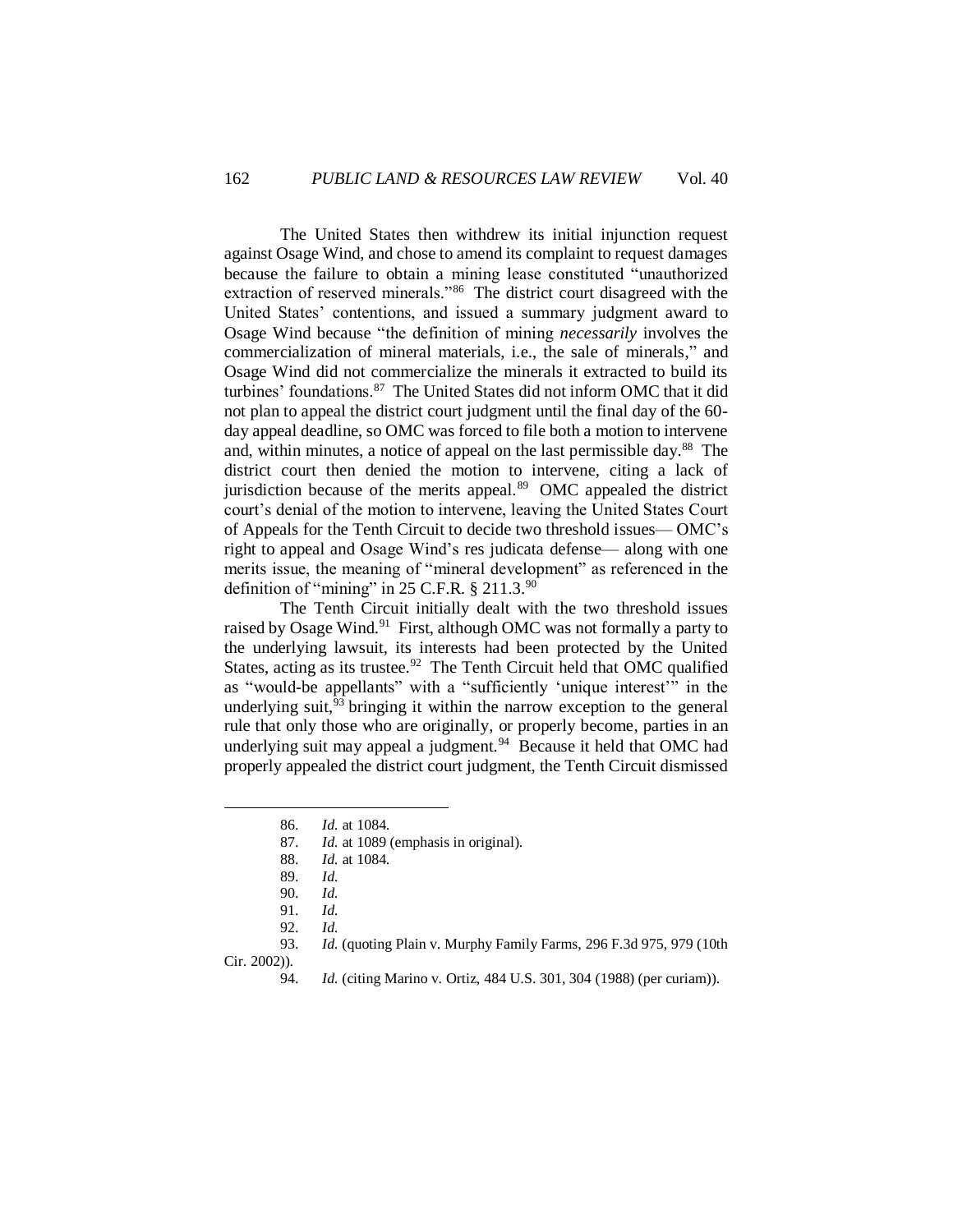as moot the question of whether OMC's motion to intervene in the district court was proper.<sup>95</sup>

The second threshold issue addressed by the Tenth Circuit was whether Osage Wind had, after raising the affirmative defense of res judicata, met its burden of proving that OMC could have raised its "mineral development" argument in its 2011 suit, *Osage Nation ex rel.* Osage Minerals Council.<sup>96</sup> OMC argued its claims would not have been ripe during the 2011 lawsuit because the extent of Osage Wind's excavation activities were unknown at that time. $97$  The court agreed with OMC, and held its claims were not precluded by the res judicata doctrine.<sup>98</sup>

The Tenth Circuit then moved to the merits issue: whether Osage Wind's extraction, arranging by size, crushing, and back-filling activities constituted "mineral development" under 25 C.F.R. § 211.3's definition of mining, therefore requiring a federally-approved lease from OMC.<sup>99</sup> The court applied an Indian law judicial canon of construction<sup>100</sup> to its interpretative and textual analysis of  $\S$  211.3.<sup>101</sup> Because the purpose of 25 C.F.R. part 211 was to protect Indian mineral owners who lease their interests for development, and to ensure that those resources "will be developed in a manner that maximizes [the Indian mineral owner's] best economic interests and minimizes any adverse environmental [or cultural] impacts," $102$  the court felt it was appropriate to adopt a reading of § 211.3 that favored the Osage Nation, "liberally constru[ing]" the regulation in OMC's favor.<sup>103</sup> The Tenth Circuit ultimately held as too narrow the

 $\overline{a}$ 

100. "The basic Indian law canons of construction require that treaties, agreements, statutes, and executive orders be liberally construed in favor of the Indians, and that all ambiguities are to be resolved in their favor. Additionally, treaties and agreements are to be construed as the Indians would have understood them, and tribal property rights and sovereignty are preserved unless Congress's intent to the contrary is clear and unambiguous." COHEN'S HANDBOOK OF FEDERAL INDIAN LAW § 2.02[1], at 113–14 (Nell Jessup Newton et al. eds., 2012) [hereinafter, COHEN'S HANDBOOK].

<sup>95.</sup> *Id.*

<sup>96.</sup> *Id.* at 1086–87.

<sup>97.</sup> *Id.* at 1087.

<sup>98.</sup> *Id.*

<sup>99.</sup> *Id.*

<sup>101.</sup> *Osage Wind II*, 871 F.3d at 1090.

<sup>102. 25</sup> C.F.R. § 211.1 (2018).

<sup>103.</sup> *Osage Wind II*, 871 F.3d at 1090.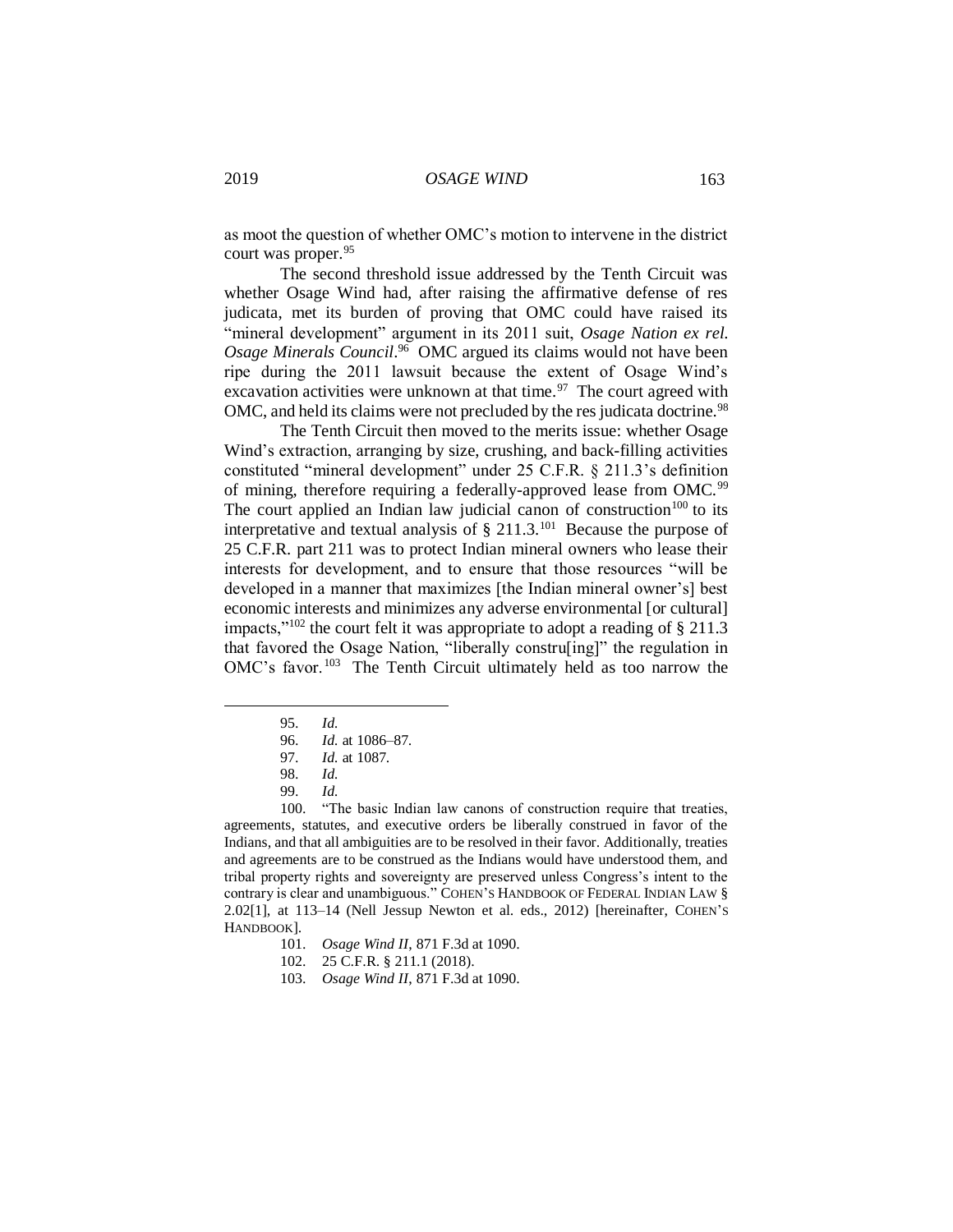district court's ruling that "mineral development" under 25 C.F.R. § 211.3 must be done for commercial purposes in order to trigger the need for a mining lease from OMC.<sup>104</sup>

While litigation in *United States v. Osage Wind, LLC* spanned from 2014 to the present, the mineral estate continued to generate vast royalties paid to Osage headright holders. In a 2014 report, the Office of the Inspector General published issues with the BIA's (and the underlying Osage Agency's) mismanagement of the Osage Nation's oil and gas resources.<sup>105</sup> According to this report, as of 2014, the Osage Nation had 4,453 oil and gas leases with close to 14,500 producing wells, with expectations of another 7,500 wells to be drilled between the fiscal years  $2012$  and  $2027$ . <sup>106</sup> The estimated royalties generated by the Osage Nation's oil and gas leases during this time frame is \$13.6 billion.<sup>107</sup> The latest quarterly report, posted by OMC in June 2017, revealed the total revenue for the second quarter of 2017 (the months of April to June) was more than \$8.2 million dollars, with each headright holder's payment totaling \$3,945 for the second quarter.<sup>108</sup>

The Tenth Circuit's decision to reverse and remand the suit in *United States v. Osage Wind, LLC* made it possible for OMC to pursue damages against Osage Wind for its failure to obtain a federally-approved mining lease.<sup>109</sup> Osage Wind subsequently filed a petition for certiorari to the United States Supreme Court on March 2, 2018.<sup>110</sup>

<sup>104.</sup> *Id.* at 1092.

<sup>105.</sup> Inspector General Final Report, *Sweeping Changes*, *supra* note 6, at

<sup>1.</sup>

<sup>106.</sup> *Id.* at 3.

<sup>107.</sup> *Id.*

<sup>108.</sup> Third Osage Minerals Council, *Quarterly Report—June 2017*, OSAGE MINERALS COUNCIL NEWSLETTER, Summer 2017, at 2.

<sup>109.</sup> Lenzy Krehbiel-Burton, *Wind Companies Appeal to U.S. Supreme Court after 10th Circuit Rules in Favor of the Osage*, OSAGE NEWS (March 13, 2018), [http://www.osagenews.org/en/article/2018/03/13/wind-companies-appeal-us](http://www.osagenews.org/en/article/2018/03/13/wind-companies-appeal-us-supreme-court-after-10th-circuit-rules-favor-osage/)[supreme-court-after-10th-circuit-rules-favor-osage/.](http://www.osagenews.org/en/article/2018/03/13/wind-companies-appeal-us-supreme-court-after-10th-circuit-rules-favor-osage/)

<sup>110.</sup> Petition for a Writ of Certiorari, Osage Wind, LLC v. United States, [https://www.supremecourt.gov/DocketPDF/17/171237/37360/20180302123736247\\_](https://www.supremecourt.gov/DocketPDF/17/171237/37360/20180302123736247_Petition%20for%20a%20Writ%20of%20Certiorari.pdf) [Petition%20for%20a%20Writ%20of%20Certiorari.pdf](https://www.supremecourt.gov/DocketPDF/17/171237/37360/20180302123736247_Petition%20for%20a%20Writ%20of%20Certiorari.pdf) (U.S. March 2, 2018) (No. 17- 1237).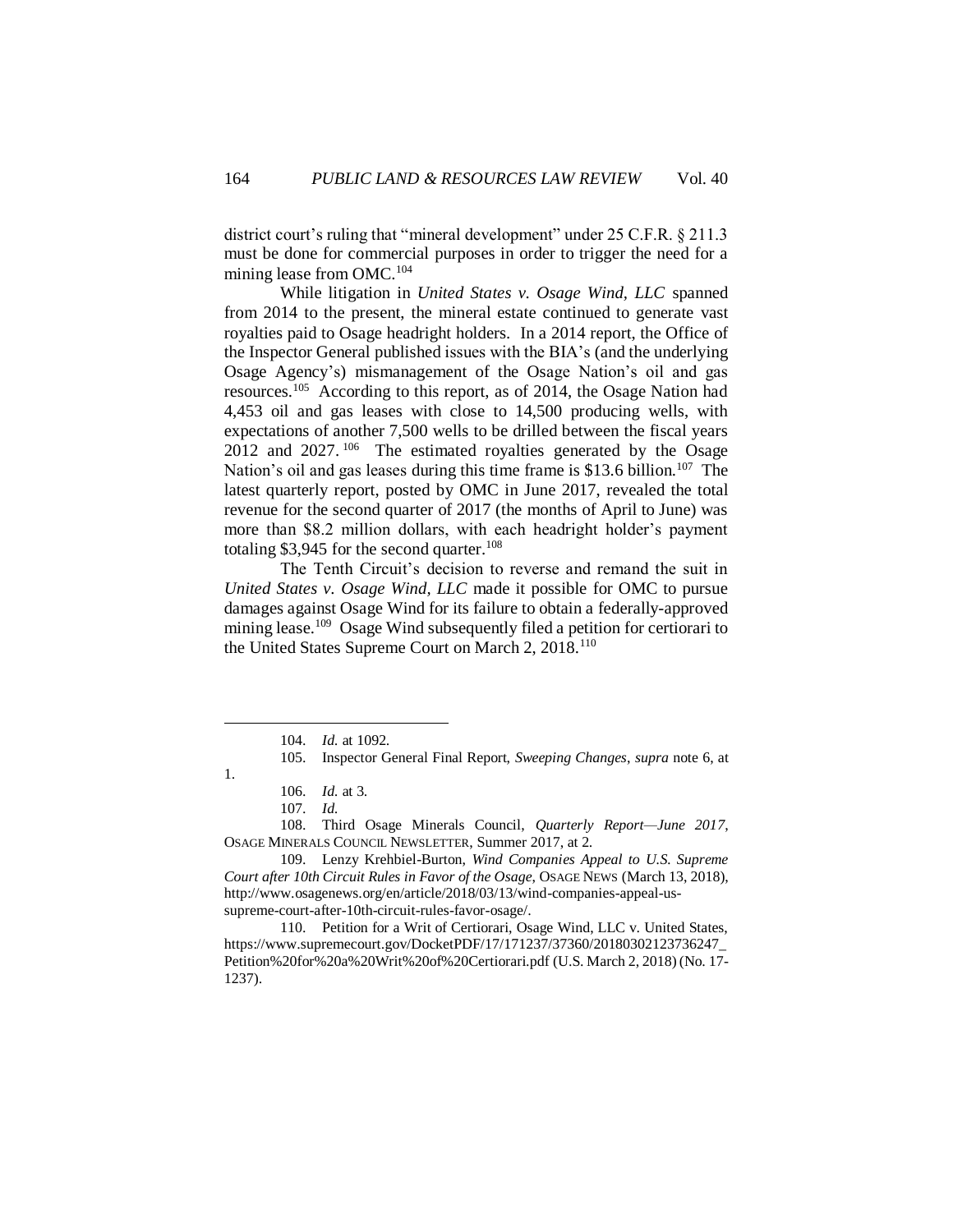#### *3. Moving Forward: Petition for Certiorari*

In its petition to the Supreme Court, Osage Wind<sup>111</sup> presented two questions for resolution: (1) whether the Tenth Circuit's jurisdiction over the appeal filed by OMC was correct, given that OMC was not a party in the district court proceedings; and (2) whether invocation of an Indian law canon of construction overrode the plain language and congressional intent behind 25 C.F.R. § 211.3 and deprived the surface landowners of property rights.<sup>112</sup> The following is a summary of these arguments, and an analysis of their propriety when applied in light of recognized federal Indian law norms.

As to the first question, Osage Wind cited the circuit split among federal courts of appeals over to how to best deal with entities appealing a district court decision where those entities were not parties to the underlying suit.<sup>113</sup> Citing "a lack of uniformity that the federal system should not tolerate," Osage Wind urged the Supreme Court to grant its petition in order to determine the best among the varying rules applied when deciding whether appeal by a nonparty is allowed.<sup>114</sup> Osage Wind was critical of the Tenth Circuit's rule, asserting its holding "encourages free-riders with an interest in litigation to sit back and rely on the efforts of other litigants rather than taking advantage of the tool provided by the Federal Rules: intervention."<sup>115</sup> In support of its argument, Osage Wind separated the split circuit courts' rules into two categories, those that expand the court's jurisdiction beyond the limits of other circuit courts, and those that do not. 116

<sup>111.</sup> *Id.* at ii. ("Petitioner Osage Wind, LLC is owned in part by Osage Wind Holdings, LLC, which is in turn owned by EFS Osage Wind, LLC and by petitioner Enel Kansas, LLC. Enel Kansas, LLC is a wholly owned subsidiary of petitioner Enel Green Power North America, which is in turn a wholly owned subsidiary of Enel Green Power, S.p.A., which is itself a wholly owned subsidiary of Enel S.p.A. In addition, JPM Capital Corporation, Dortmund, LLC, and Antrim Corp. each owns 10% or more of petitioner Osage Wind, LLC's membership interests.")

<sup>112.</sup> *Id.* at i.

<sup>113.</sup> *Id.* at 10.

<sup>114.</sup> *Id.*

<sup>115.</sup> *Id.*

<sup>116.</sup> *Id.* at 11 ("Put another way: some circuits have interpreted their own jurisdiction to be broader than that exercised by other circuits.").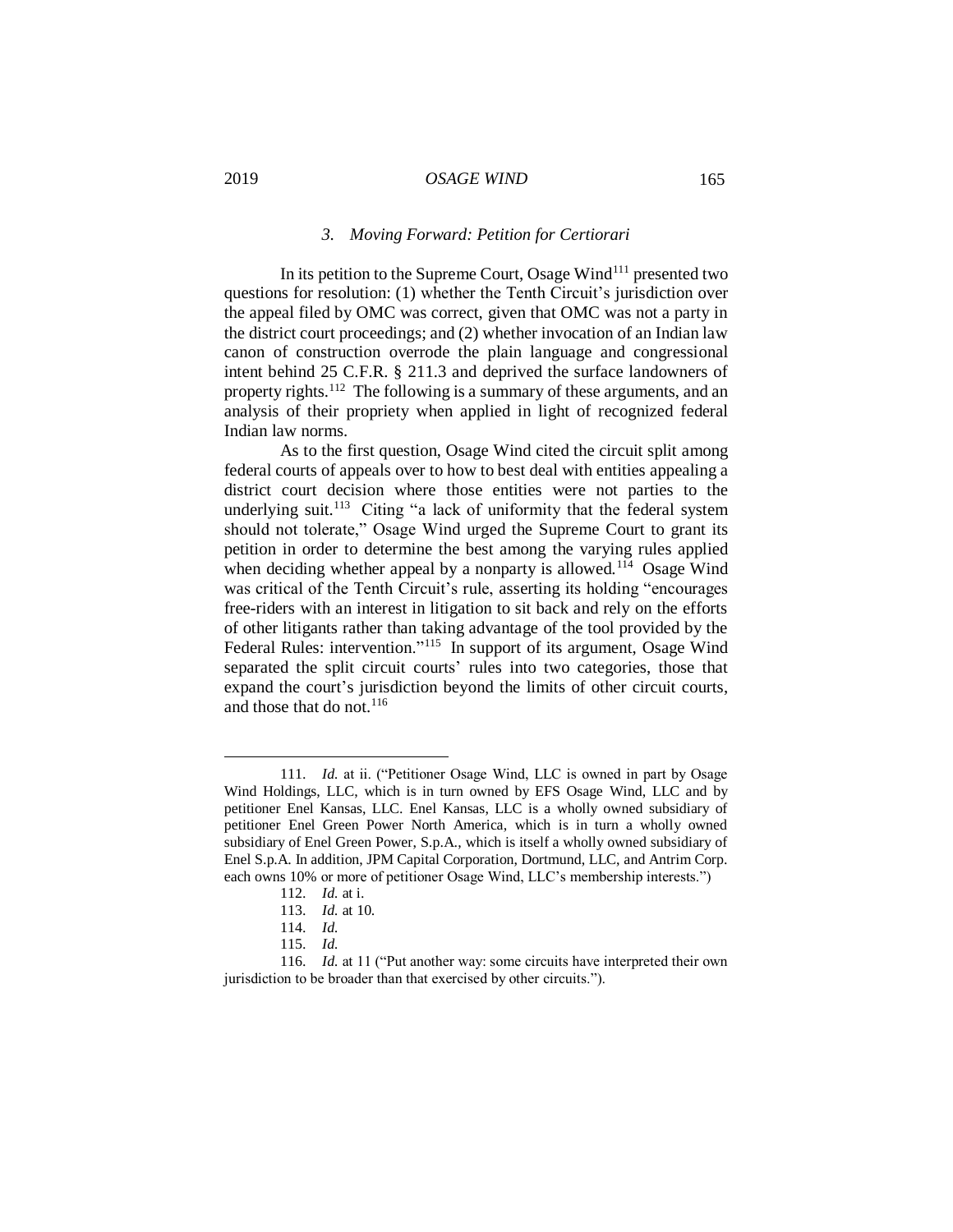Osage Wind outlined the different approaches used by circuit courts in determining whether to permit nonparty appeals, referring to the "strict standard" of the First, Seventh, and D.C. Circuits,<sup>117</sup> and the "more" permissive" balancing-test approaches only used in "exceptional circumstances" by the Third, Fourth, Fifth, Eighth, and Ninth Circuits.<sup>118</sup> In its petition, Osage Wind characterized the Tenth Circuit standard as a "relatively permissive" one, without outlining its requirements.<sup>119</sup> In its decision below, the Tenth Circuit made a point to "emphasize the limited nature of [its] decision," and held that OMC fit into the narrow exception allowing nonparty appeal because it demonstrated both "a *particularized* and *significant* stake" in the proceedings, and showed "cause for why [OMC] did not or could not intervene in the proceedings below."<sup>120</sup> By ignoring this detail in their petition, Osage Wind ignores the limited, unique circumstances in which the Tenth Circuit allows nonparty appeals.<sup>121</sup> The United States brought suit on behalf of OMC in district court, first to enjoin and later to seek damages from Osage Wind for failure to secure a mining lease before beginning its excavation work.<sup>122</sup> Those mining leases are issued by OMC, and then approved by the Secretary of the Interior.<sup>123</sup> The amicus brief filed by the Solicitor General disagreed with Osage Wind's contentions regarding a circuit split in need of Supreme Court resolution, and asserted "[t]here is no conflict in the courts of appeals on whether a nonparty may appeal under th[e] unique facts" present in OMC's claims below.<sup>124</sup>

Noticeably absent from Osage Wind's petition was an examination of the relationship between the United States and the Osage Nation, and acknowledgment of the Nation's ownership of the mineral

 $\overline{a}$ 

124. Brief for the United States as Amicus Curiae at 7, Osage Wind, LLC v. Osage Minerals Council, [https://www.supremecourt.gov/DocketPDF/17/17-](https://www.supremecourt.gov/DocketPDF/17/17-1237/74102/20181204150140415_17-1237%20Osage%20Wind%20AC%20Pet.pdf) [1237/74102/20181204150140415\\_17-1237%20Osage%20Wind%20AC%20Pet.pdf](https://www.supremecourt.gov/DocketPDF/17/17-1237/74102/20181204150140415_17-1237%20Osage%20Wind%20AC%20Pet.pdf) (U.S. Dec. 4, 2018) (No. 17-1237).

<sup>117.</sup> *Id.* at 13–15.

<sup>118.</sup> *Id.* at 15–17.

<sup>119.</sup> *Id.* at 17.

<sup>120.</sup> *Osage Wind II*, 871 F.3d 1078, 1086 (10th Cir. 2017) (emphasis added).

<sup>121.</sup> *Id.*

<sup>122.</sup> *Id.* at 1083.

<sup>123.</sup> *Id.* at 1082–83 (citing 25 C.F.R. § 214.7).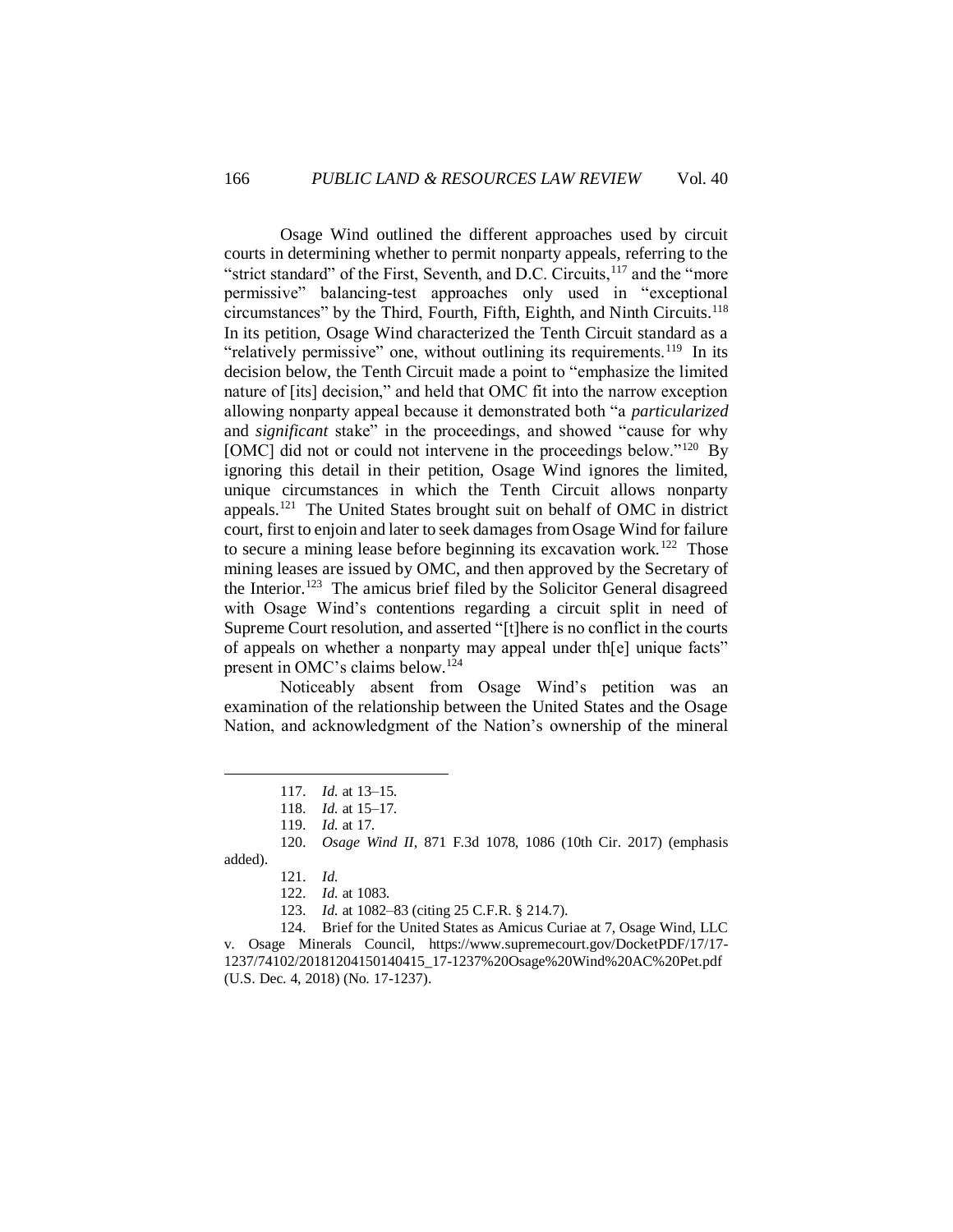interest the United States brought suit to protect.<sup>125</sup> The Tenth Circuit found OMC's ownership to be the particularized and significant stake needed to permit OMC to appeal the district court judgment.<sup>126</sup> Osage Wind, in its petition, characterized the Osage Nation's participation in the lower court proceedings as nonexistent until the Nation appealed to the Tenth Circuit. <sup>127</sup> This contention displays a fundamental lack of understanding of the unique relationship between the United States and Indian nations, and the trust responsibility between the two.<sup>128</sup>

Osage Wind's second argument concerned the Tenth Circuit's application of an Indian law canon of construction, which Osage Wind said was applied "[i]n conflict" with the Supreme Court and other circuit court decisions. <sup>129</sup> After characterizing the Tenth Circuit's application of an Indian canon to federal regulations as a means of "providing maximum financial benefit" to the Osage Nation, Osage Wind contended the more appropriate use of the canons was to determine congressional intent.<sup>130</sup> According to Osage Wind, Indian law canons do not permit courts to circumvent federal statutes and regulations in order to bestow benefits upon Indian tribes.<sup>131</sup> Instead, the canons are more appropriately used to "avoid construing federal treaties and statutes to inadvertently diminish tribal sovereignty and rights, not to *expand* the rights of a tribe."<sup>132</sup> Osage Wind asserted that the Tenth Circuit found nonexistent ambiguity in 25 C.F.R. § 211.3's definition of "mining," and too narrowly focused on that

<sup>125.</sup> *See id.*

<sup>126.</sup> *Osage Wind II*, 871 F.3d at 1086.

<sup>127.</sup> Petition for a Writ of Certiorari, Osage Wind, LLC v. United States, at 2, 11, [https://www.supremecourt.gov/DocketPDF/17/171237/37360/](https://www.supremecourt.gov/DocketPDF/17/171237/37360/20180302123736247_Petition%20for%20a%20Writ%20of%20Certiorari.pdf) [20180302123736247\\_Petition%20for%20a%20Writ%20of%20Certiorari.pdf](https://www.supremecourt.gov/DocketPDF/17/171237/37360/20180302123736247_Petition%20for%20a%20Writ%20of%20Certiorari.pdf) (U.S. March 2, 2018) (No. 17-1237).

<sup>128.</sup> *See*, *e.g.*, HRI, Inc. v. EPA, 198 F.3d 1224, 1245 (10th Cir. 2000) ("The federal government bears a special trust obligation to protect the interests of Indian tribes, including protecting tribal property and jurisdiction." (citations omitted)).

<sup>129.</sup> Petition for a Writ of Certiorari, Osage Wind, LLC v. United States, at 2, 11, [https://www.supremecourt.gov/DocketPDF/17/171237/37360](https://www.supremecourt.gov/DocketPDF/17/171237/37360/20180302123736247_Petition%20for%20a%20Writ%20of%20Certiorari.pdf) [/20180302123736247\\_Petition%20for%20a%20Writ%20of%20Certiorari.pdf](https://www.supremecourt.gov/DocketPDF/17/171237/37360/20180302123736247_Petition%20for%20a%20Writ%20of%20Certiorari.pdf) (U.S. March 2, 2018) (No. 17-1237).

<sup>130.</sup> *Id.* at 23–24.

<sup>131.</sup> *Id.* at 26.

<sup>132.</sup> *Id.* (emphasis in original).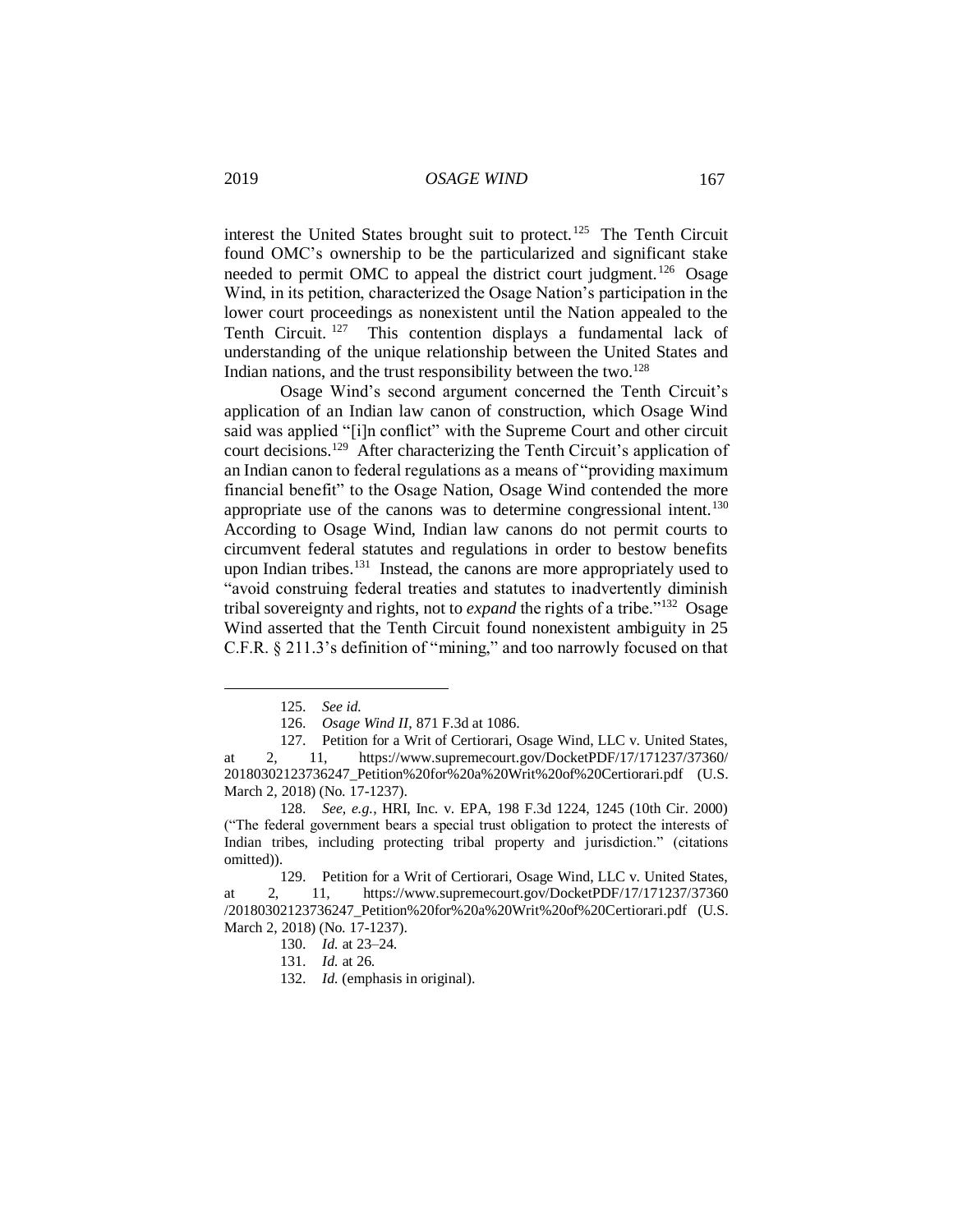single regulation, rather than the entire regulatory scheme applicable to the Osage Nation's mining leases.<sup>133</sup>

There are several flaws apparent in Osage Wind's arguments. First, 25 C.F.R. § 211.1 describes the purpose and scope of the regulations at issue, providing that the "regulations are intended to ensure that Indian mineral owners desiring to have their resources developed are assured that they will be developed in a manner that *maximizes their best economic interests and minimizes any adverse environmental impacts or cultural impacts resulting from such development*."<sup>134</sup> Rather than applying the Indian canons to interpret the regulations in a manner which "provides maximum financial benefit" to the Osage Nation, the Tenth Circuit likely derived any notions of protecting the financial interests of the Osage from the applicable regulations and the statutory mandate by which those regulations were promulgated.<sup>135</sup> Moreover, if these regulations intended to exclude Osage mining leases issued for non-oil and gas development purposes, the BIA could have included Part 214 ("Leasing of Osage Reservation Lands, Oklahoma, for Mining, Except Oil and Gas") in its exclusions listed in § 211.1(e).<sup>136</sup>

According to Osage Wind, in interpreting 25 C.F.R. § 211.3, the Tenth Circuit erred by initially applying an Indian law canon to the regulation's mining definition, instead of first "inquir[ing] as to the best reading of the regulatory definition, in light of the statutory provisions the regulation implements."<sup>137</sup> However, Osage Wind gave no support for its position that the Tenth Circuit's analysis was disordered, other than characterizing the Tenth Circuit's application of the Indian canon as "a departure" from the Supreme Court and other circuit courts' use of the

<sup>133.</sup> *Id.* at 25 (citing 25 C.F.R. § 214.10 (royalty payable on "minerals marketed")).

<sup>134. 25</sup> C.F.R. § 211.1(a) (emphasis added).

<sup>135.</sup> Act of May 11, 1938, Pub. L. No. 75-506, § 2, 52 Stat. 347, 347-48.

<sup>136. 25</sup> C.F.R. § 211.1(e) ("The regulations in this part do not apply to leasing and development governed by regulations in 25 C.F.R. parts 213 (Members of the Five Civilized Tribes of Oklahoma), 226 [Leasing of Osage Reservation Lands for Oil and Gas Mining], or 227 (Wind River Reservation).").

<sup>137.</sup> Petition for a Writ of Certiorari, Osage Wind, LLC v. United States, at 23, [https://www.supremecourt.gov/DocketPDF/17/171237/37360/](https://www.supremecourt.gov/DocketPDF/17/171237/37360/20180302123736247_Petition%20for%20a%20Writ%20of%20Certiorari.pdf) [20180302123736247\\_Petition%20for%20a%20Writ%20of%20Certiorari.pdf](https://www.supremecourt.gov/DocketPDF/17/171237/37360/20180302123736247_Petition%20for%20a%20Writ%20of%20Certiorari.pdf) (U.S. March 2, 2018) (No. 17-1237).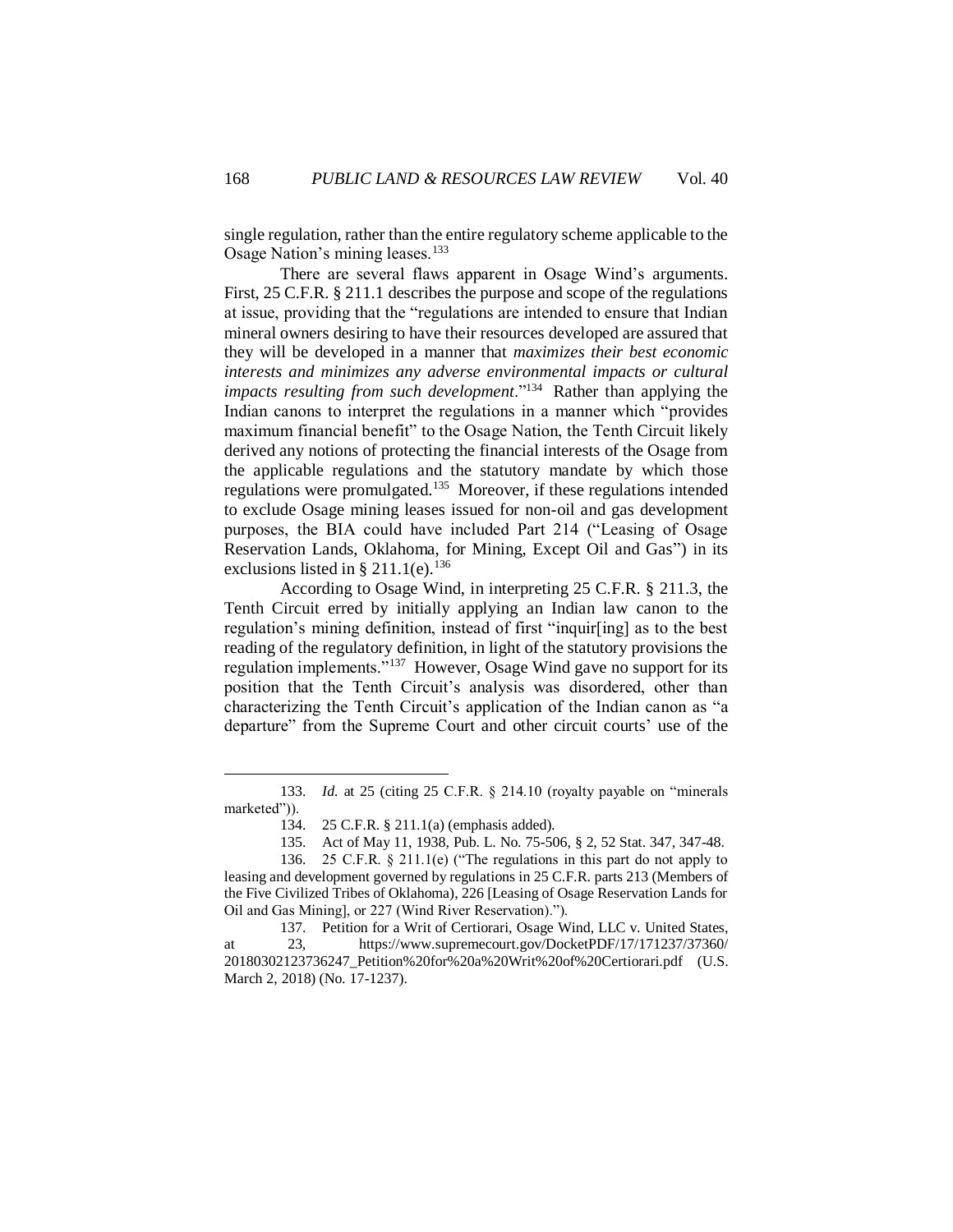canon. <sup>138</sup> Again, the Solicitor General disagreed with Osage Wind's assertions regarding a circuit split, this time in Indian canon application: "[Osage Wind's] contention that the [Tenth Circuit] created a circuit split by applying the Indian canon to interpret [DOI]'s regulations does not withstand scrutiny and presents no question of exceptional importance.<sup>"139</sup> Legislative history, subsequent committee reports, bill sponsor or drafter statements, deliberation, or other extrinsic evidence to determine congressional intent are—like the Indian canons—helpful tools employed by courts for statutory interpretation where ambiguity is found.<sup>140</sup> Those tools' utilization is not generally subject to a mandated hierarchy.<sup>141</sup> However, the U.S. Supreme Court has specifically acknowledged the distinctive nature of statutory interpretation where Indian law is involved, recognizing "that the standard principles of statutory construction do not have their usual force in cases involving Indian law."<sup>142</sup>

Osage Wind's lack of understanding of the trust responsibility between the United States and the Osage Nation is evident by its failure to properly consult with the Osage Nation before commencing the development of its wind farm. Additionally, Osage Wind, LLC was formed by Enel Green North America, and the project "Osage Wind" takes its name from the tribe who ultimately opposes it. This cultural

<sup>138.</sup> *Id.*

<sup>139.</sup> Brief for the United States as Amicus Curiae at 8, Osage Wind, LLC v. Osage Minerals Council, [https://www.supremecourt.gov/DocketPDF/17/17-](https://www.supremecourt.gov/DocketPDF/17/17-1237/74102/20181204150140415_17-1237%20Osage%20Wind%20AC%20Pet.pdf) [1237/74102/20181204150140415\\_17-1237%20Osage%20Wind%20AC%20Pet.pdf](https://www.supremecourt.gov/DocketPDF/17/17-1237/74102/20181204150140415_17-1237%20Osage%20Wind%20AC%20Pet.pdf) (U.S. Dec. 4, 2018) (No. 17-1237).

<sup>140.</sup> *See, e.g.*, Brian G. Slocum, *The Importance of Being Ambiguous: Substantive Canons, Stare Decisis, and the Central Role of Ambiguity Determinations in the Administrative State*, 69 MD. L. REV. 791, 824 (2010) ("Legislative history has long been a tool that courts have used . . . to search for indications of congressional intent.").

<sup>141.</sup> Morell E. Mullins, Sr., *Tools, Not Rules: The Heuristic Nature of Statutory Interpretation*, 30 J. LEGIS. 1, 3 (2003) (quoting Henry M. Hart, Jr. & Albert M. Sacks, *The Legal Process* 1201 (tentative ed. 1958), *reprinted in* Henry M. Hart, Jr. and Albert M. Sacks, *The Legal Process* 1169 (William N. Eskridge, Jr. & Phillip P. Frickey eds., 1994) ("The hard truth of the matter is that American courts have no intelligible, generally accepted, and consistently applied theory of statutory interpretation.")).

<sup>142.</sup> COHEN'S HANDBOOK, *supra* note 100, at 113 (quoting Montana v. Blackfeet Tribe, 471 U.S. 759, 766 (1985)).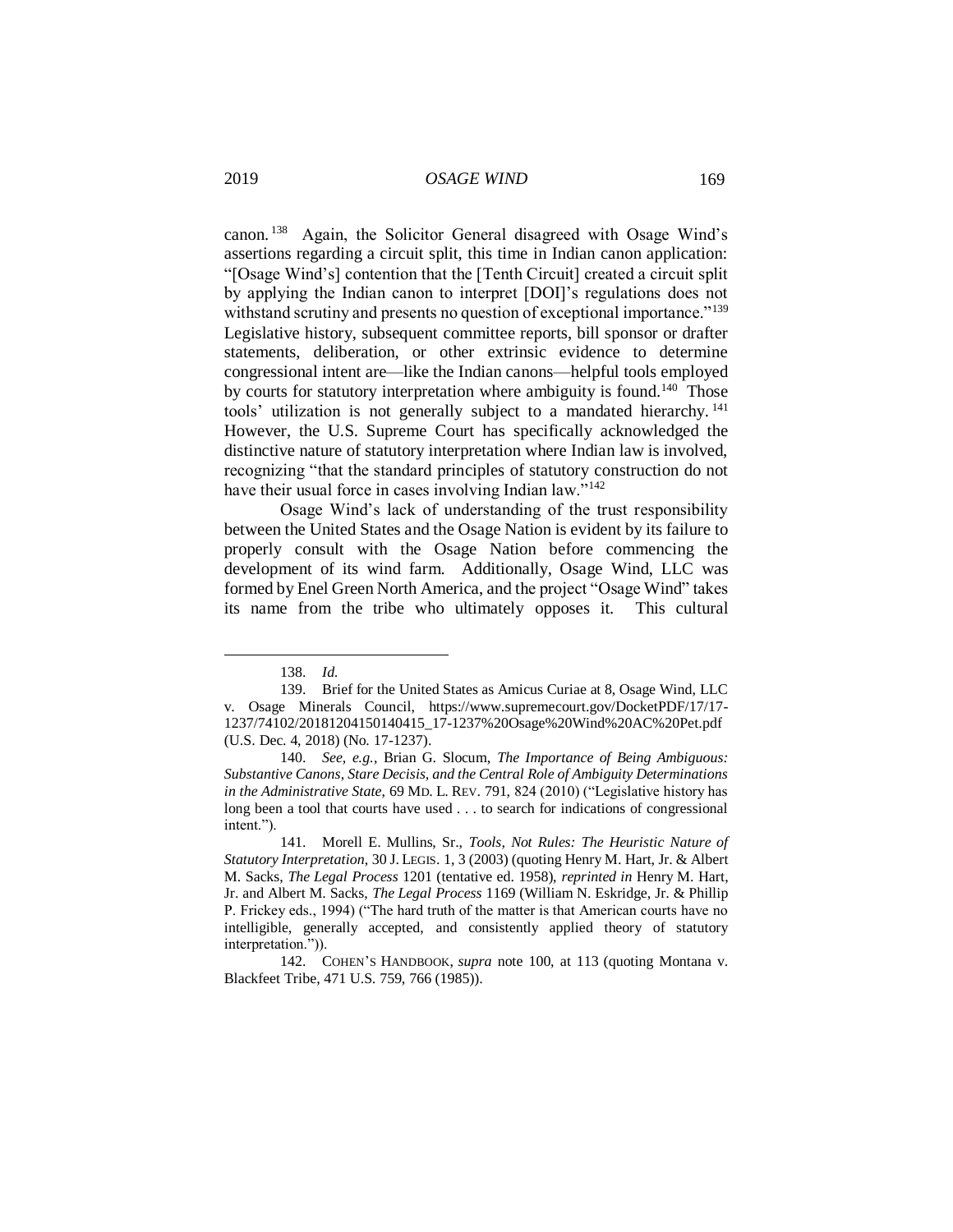appropriation further indicates the company's deficient awareness of acceptable practices when pursuing development on Indian nations' lands.

# IV. IMPORTANCE OF TRIBAL CONSULTATION AND ENERGY **SOVEREIGNTY**

In his recent book chronicling the Osage Nation's oil history, and the crimes committed against the Osage people in pursuit of that oil and its revenues, author David Grann was urged to visit the area in Pawhuska, Oklahoma, where Osage Wind's turbines tower over the landscape. <sup>143</sup> Grann quoted OMC second Chairwoman Kathryn Red Corn, <sup>144</sup> who asked whether he noticed the turbines on his drive.<sup>145</sup> She asked, "Did you see them?" and then exclaimed, "This company came in here and put them up without our permission."<sup>146</sup>

This statement shows the lack of dialogue between Osage Wind and the Osage Nation prior to and throughout the wind farm's construction, and it illustrates the importance of meaningful consultation with Indian nations when developing a renewable energy project within tribal reservation boundaries.

The economic development potential in renewable energy investment is high for many tribes,  $147$  and a number of tribes have successfully implemented a range of renewable energy projects in hopes of providing sustainable, long-term economic development.<sup>148</sup> In a 2017 session of the National Tribal Energy Summit, U.S. Senator Tom Udall described the potential benefits renewable energy projects could bring to Indian nations:

 $\overline{a}$ 

148. *See Energy Department Selects 11 Tribal Communities to Deploy Energy Efficiency and Renewable Energy Technologies*, U.S. DEP'T OF ENERGY (March 18, 2015), [https://www.energy.gov/articles/energy-department-selects-11](https://www.energy.gov/articles/energy-department-selects-11-tribal-communities-deploy-energy-efficiency-and-renewable) [tribal-communities-deploy-energy-efficiency-and-renewable.](https://www.energy.gov/articles/energy-department-selects-11-tribal-communities-deploy-energy-efficiency-and-renewable)

<sup>143.</sup> GRANN, *supra* note 7, at 277.

<sup>144.</sup> *Minerals Council*, THE OSAGE NATION, [https://www.osagenation](https://www.osagenation-nsn.gov/who-we-are/minerals-council)[nsn.gov/who-we-are/minerals-council](https://www.osagenation-nsn.gov/who-we-are/minerals-council) (last visited May 7, 2018).

<sup>145.</sup> GRANN, *supra* note 7, at 277.

<sup>146.</sup> *Id.*

<sup>147.</sup> *Indian Energy and Economic Development: Renewable and Distributed Generation*, BIA U.S. DEP'T OF INTERIOR, [https://www.bia.gov/as](https://www.bia.gov/as-ia/ieed/division-energy-and-mineral-development/renewable-energy)[ia/ieed/division-energy-and-mineral-development/renewable-energy](https://www.bia.gov/as-ia/ieed/division-energy-and-mineral-development/renewable-energy) (last visited Dec. 8, 2018).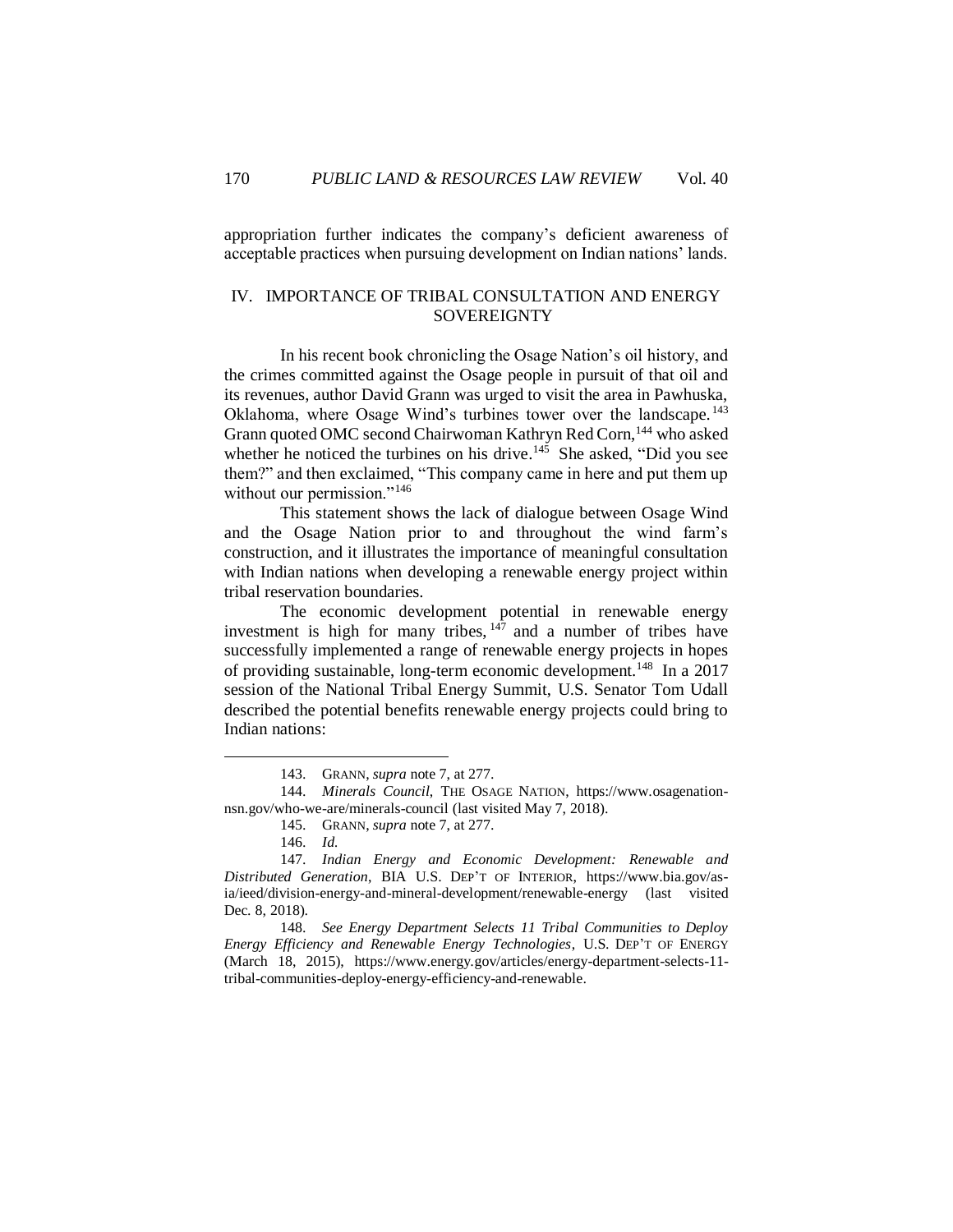The Department of Energy estimates that wind power from tribal lands could satisfy 32 percent of the total U.S. electricity demand. And solar production from Indian lands could generate enough energy to power the country two times over . . . Not only does this mean tribal energy independence. It also means economic growth. Tribes can produce and sell energy. It means stronger, more diversified economies. And it means lots of good paying  $i$ obs.<sup>149</sup>

With the development potential high for tribes and the need for electricity generation ever-expanding, the question then comes to renewable energy investors, and how their companies can expand the renewable energy market while supporting tribal energy sovereignty through meaningful consultation. For example, when discussing the facts of the case relevant to the public interest in *Osage Nation ex rel. Osage Minerals Council v. Wind Capital Group, LLC*, the district court mentioned employment and revenue data that would be generated by the wind farm's construction, including "250 construction employees and 10- 12 permanent employees," and a projection of "\$20 million dollars in local tax revenues over 20 years."<sup>150</sup>

The federal government promulgates tribal consultation policies as a framework to guide its employees, Bureaus, and Offices on the government's obligation to maintain effective communication with Indian tribes, and receive tribal input on actions that could affect them.<sup>151</sup> These policies were outlined for executive departments and federal agencies first by Executive Order 13,175,<sup>152</sup> and later by a Presidential Memorandum, which "charged [the agencies] with engaging in regular and meaningful consultation and collaboration with tribal officials in the development of

<sup>149.</sup> Mark Wolf *Renewable Energy Can be Key to Tribal Energy Development*, NAT'L CONFERENCE OF STATE LEGISLATURES (May 3, 2017), [http://www.ncsl.org/blog/2017/05/03/renewable-energy-can-be-key-to-tribal-energy](http://www.ncsl.org/blog/2017/05/03/renewable-energy-can-be-key-to-tribal-energy-development.aspx)[development.aspx.](http://www.ncsl.org/blog/2017/05/03/renewable-energy-can-be-key-to-tribal-energy-development.aspx)

<sup>150.</sup> *Osage Wind I*, 2011 WL at \*6.

<sup>151.</sup> Tribal Consultation, Memorandum for the Heads of Executive Departments and Agencies, 74 Fed. Reg. 75,879 (Nov. 9, 2009).

<sup>152.</sup> Consultation and Coordination with Indian Tribal Governments, Exec. Order No. 13,175, 65 Fed. Reg. 67,249 (Nov. 9, 2000).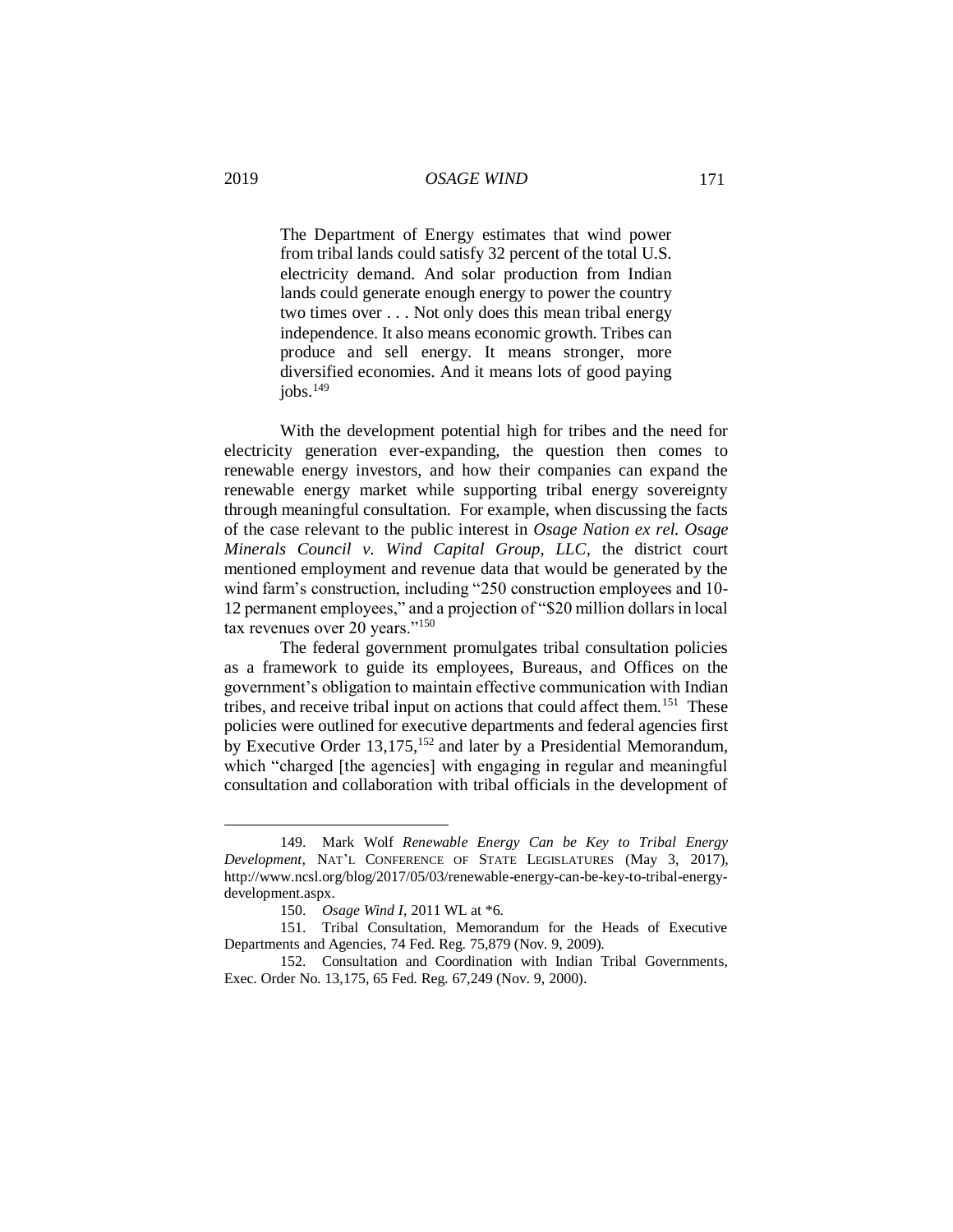federal policies that have tribal implications," and by making those agencies "responsible for strengthening the government-to-government relationship between the United States and Indian tribes."<sup>153</sup> Under this Memorandum, each agency was required to submit its own implementation strategy of the consultation policies and directives, and then subsequently submit progress reports on the status of those directives.<sup>154</sup> Each Department's consultation policy and procedures can be found on their respective webpages.<sup>155</sup>

While Osage Wind is a private company and not subject to the implementation of federal tribal consultation policies, these policies could still provide initial guidance on how to best involve Indian nations when pursuing development opportunities in Indian country. For example, the Department of Energy mandates that its representatives and contractors "provid[e] for mutually agreed protocols for timely communication, coordination, cooperation, and collaboration to determine the impact on traditional and cultural lifeways, natural resources, treaty and other federally reserved rights involving appropriate tribal officials and representatives throughout the decision-making process." <sup>156</sup> To be certain, these consultation policies and procedures are grounded in recognizing the trust responsibility between the federal government and Indian nations;<sup>157</sup> however, were renewable energy companies to adopt their own consultation guidelines in dealing with Indian nations, they

<sup>153.</sup> Tribal Consultation, Memorandum for the Heads of Executive Departments and Agencies, 74 Fed. Reg. at 75,879-75,880.

<sup>154.</sup> *Id.*

<sup>155.</sup> *See, e.g.*, Office of Environmental Management, *American Indian Policy and Relevant DOE and Executive Orders*, U.S. DEP'T OF ENERGY, [https://www.energy.gov/em/services/communication-engagement/em-tribal](https://www.energy.gov/em/services/communication-engagement/em-tribal-programs-indian-country/american-indian-policy-and)[programs-indian-country/american-indian-policy-and](https://www.energy.gov/em/services/communication-engagement/em-tribal-programs-indian-country/american-indian-policy-and) (last visited May 3, 2018); *Tribal Consultation Policy*, U.S. DEP'T OF THE INTERIOR, <https://www.doi.gov/tribes/Tribal-Consultation-Policy> (last visited May 3, 2018); *Tribal Consultation*, U.S. DEP'T OF HEALTH & HUMAN SERVICES, <https://www.hhs.gov/about/agencies/iea/tribal-affairs/consultation/index.html> (last visited May 3, 2018).

<sup>156.</sup> *American Indian Tribal Government Interactions and Policy*, U.S. DEP'T OF ENERGY, DOE O 144.1, 9 (Nov. 6, 2009).

<sup>157.</sup> *Id.* at Attachment 2, 2 ("The most important doctrine derived from this [government-to-government] relationship is the trust responsibility of the United States to protect tribal sovereignty and self-determination, tribal lands, assets, resources, and treaty and other federally recognized and reserved rights.").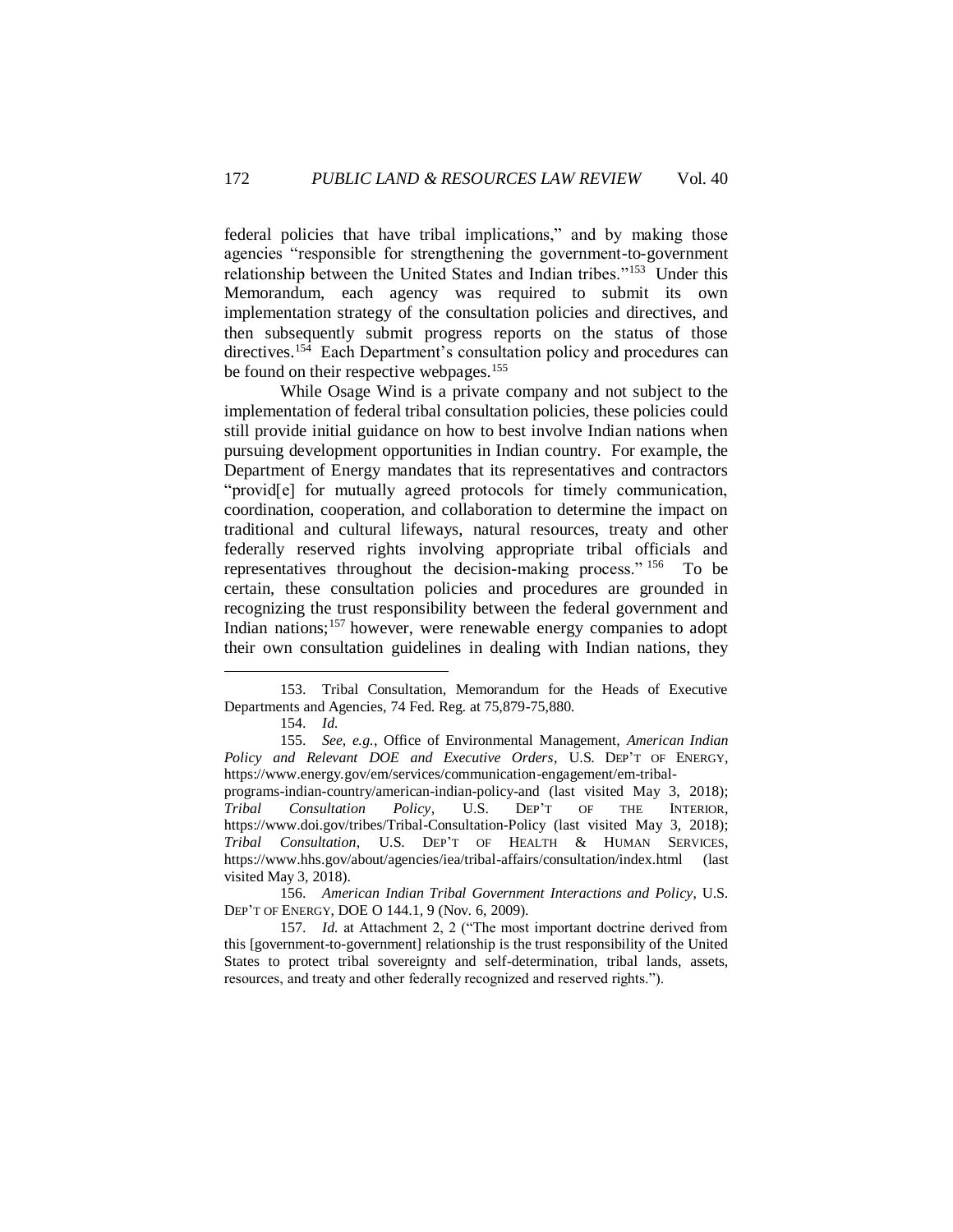could potentially avoid protracted and expensive litigation of the type seen in *United States v. Osage Wind, LLC*. Importantly, it is up to Indian nations to individually determine what meaningful dialogue means to them, and whether engagement in consultation fits within their individual tribe's nation building.

It could be argued that the Osage Nation's opposition to wind farm development was less about inadequate consultation, and more about the protection of its oil and gas assets. However, as the trend toward renewable energy development continues to grow, so does the number of Indian nations seeking to diversify their economies by investing in renewable energy projects.<sup>158</sup>

The potential in renewable energy investment for Indian nations is an exciting prospect. Unlike gaming, which often relies upon proximity to urban populations,<sup>159</sup> or mineral and timber development, which can only be pursued if those resources are available to a tribe, renewable energy development can be pursued by considerably more Indian nations. <sup>160</sup> Simply put, the sun shines and the wind blows almost everywhere. Tribes could use these renewable resources as a base for their economic infrastructure, creating jobs, diversifying their economies, and making steps toward energy independence and assertions of sovereignty

<sup>158.</sup> Sarah M. Stevenson & Walter E. Stern, *Wind Energy: Challenged Under Federal Regulations, but More Native American Nations Appear to be Embracing its Development*, MODRALL SPERLING (Feb. 24, 2016), [https://www.modrall.com/2016/02/24/wind-energy-challenged-under-federal](https://www.modrall.com/2016/02/24/wind-energy-challenged-under-federal-regulations-but-more-native-american-nations-appear-to-be-embracing-its-development/#_edn2)[regulations-but-more-native-american-nations-appear-to-be-embracing-its-](https://www.modrall.com/2016/02/24/wind-energy-challenged-under-federal-regulations-but-more-native-american-nations-appear-to-be-embracing-its-development/#_edn2)

[development/#\\_edn2](https://www.modrall.com/2016/02/24/wind-energy-challenged-under-federal-regulations-but-more-native-american-nations-appear-to-be-embracing-its-development/#_edn2) ("Modrall Sperling is one of the law firms representing Osage Wind, LLC, Enel Kansas, LLC, and Enel Green Power North America, Inc. in [*United States v. Osage Wind, LLC*].").

<sup>159.</sup> Barbara Wells *Native Americans Can't Always Cash in on Casinos*, THE GUARDIAN (Aug. 9, 2010, 10:00 AM EDT) ("Since the [Indian Gaming Regulatory Act], tribal gaming on some reservations has flourished where tribes have been lucky enough to be located near densely populated areas.").

<sup>160.</sup> *See* Indian Energy and Economic Development, *Renewable Energy*, U.S. DEP'T OF THE INTERIOR, [https://www.bia.gov/as-ia/ieed/division-energy-and](https://www.bia.gov/as-ia/ieed/division-energy-and-mineral-development/renewable-energy)[mineral-development/renewable-energy](https://www.bia.gov/as-ia/ieed/division-energy-and-mineral-development/renewable-energy) (last visited Apr. 30, 2018) ("For example, of the 325 American Indian reservations, more than 150 have the resource capacity needed to sustain a 1 to 25 megawatt renewable and/or natural gas power generation facility.").